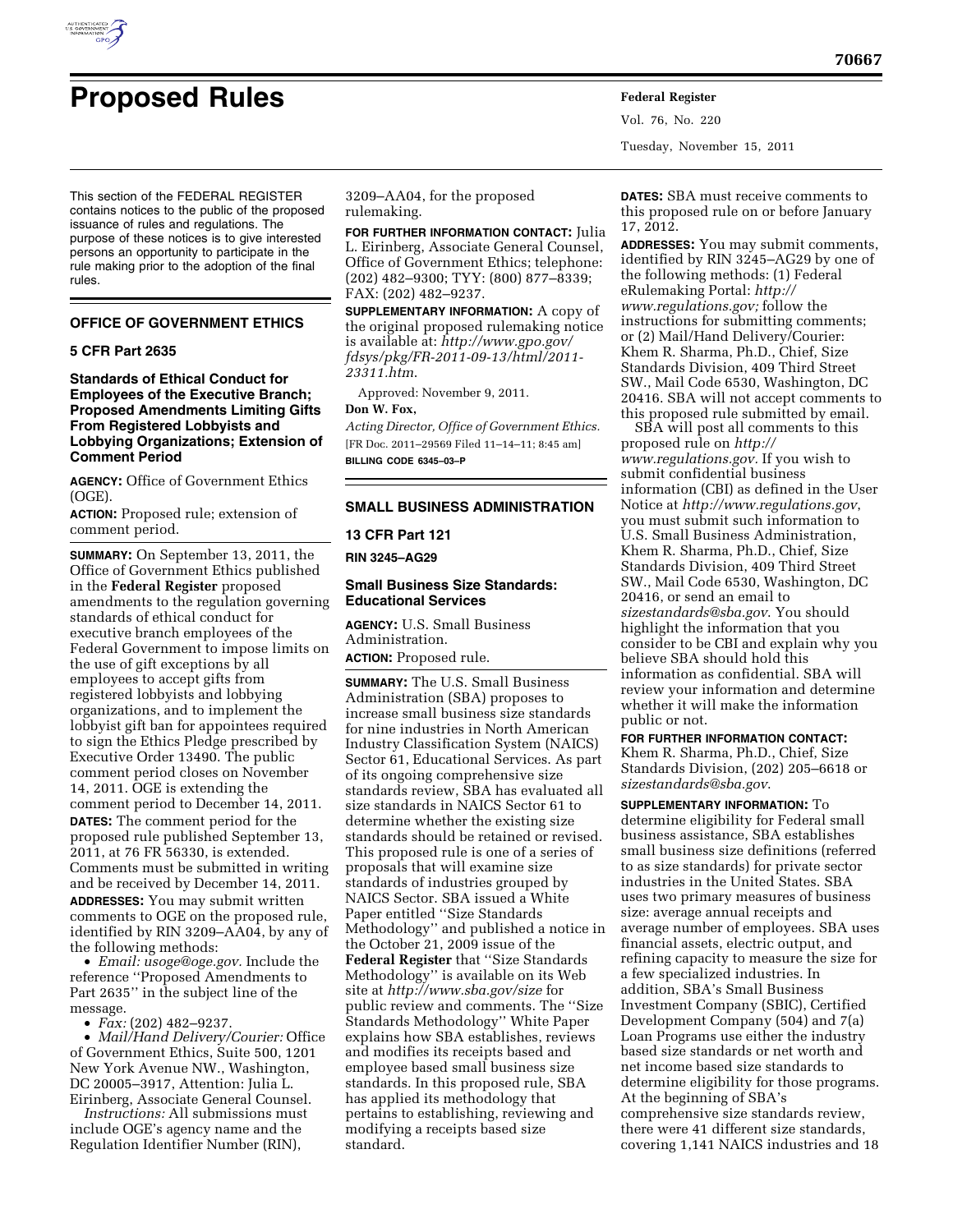sub-industry activities (''exceptions'' in SBA's table of size standards). Thirtyone of these size levels were based on average annual receipts, seven were based on average number of employees, and three were based on other measures. In addition, SBA has established 11 other size standards for its financial and procurement programs.

Over the years, SBA has received comments that its size standards have not kept up with changes in the economy, in particular the changes in the Federal contracting marketplace and industry structure. The last time SBA conducted a comprehensive review of size standards was during the late 1970s and early 1980s. Since then, most reviews of size standards have been limited to in-depth analyses of specific industries in response to requests from the public and Federal agencies. SBA also makes periodic inflation adjustments to its monetary based size standards. SBA's latest inflation adjustment to size standards was published in the **Federal Register** on July 18, 2008 (73 FR 41237).

Because of changes in the Federal marketplace and industry structure since the last overall review, SBA recognizes that current data may no longer support some of its existing size standards. Accordingly, in 2007, SBA began a comprehensive review of all size standards to determine if they are consistent with current data, and to adjust them when necessary. In addition, on September 27, 2010, the President of the United States signed the Small Business Jobs Act of 2010 (Jobs Act). The Jobs Act directs SBA to conduct a detailed review of all size standards and to make appropriate adjustments to reflect market conditions. Specifically, the Jobs Act requires SBA to conduct a detailed review of at least one-third of all size standards during every 18-month period from the date of its enactment. In addition, the Jobs Act requires that SBA conduct a review of all size standards not less frequently than once every 5 years thereafter. Reviewing existing small business size standards and making appropriate adjustments based on current data are also consistent with Executive Order 13563 on improving regulation and regulatory review.

Rather than review all size standards at one time, SBA has adopted a more manageable approach of reviewing a group of industries within an NAICS Sector. An NAICS Sector generally consists of 25 to 75 industries, except for the manufacturing sector, which has considerably more. Once SBA completes its review of size standards for industries in an NAICS Sector, it

will issue a proposed rule to revise size standards for those industries for which currently available data and other relevant factors support doing so.

Below is a discussion of SBA's size standards methodology for establishing receipts based size standards, which SBA applied to this proposed rule, including analyses of industry structure, Federal procurement trends and other factors for industries reviewed in this proposed rule, the impact of the proposed revisions to size standards on Federal small business assistance, and the evaluation of whether a revised size standard would exclude dominant firms from being considered small.

# **Size Standards Methodology**

SBA has developed a ''Size Standards Methodology'' for developing, reviewing and modifying size standards when necessary. SBA has published the document on its Web site at *[http://](http://www.sba.gov/size)  [www.sba.gov/size](http://www.sba.gov/size)* for public review and comments and included it, as a supporting document, in the electronic docket for this proposed rule at *[http://](http://www.regulations.gov) [www.regulations.gov](http://www.regulations.gov)*. SBA does not apply all features of its ''Size Standards Methodology'' to all industries because not all are appropriate. For example, since this proposed rule covers all industries with receipts based size standards in NAICS Sector 61, the methodology described here applies to establishing receipts based standards. However, the methodology is made available in its entirety for parties who have an interest in SBA's overall approach to establishing, evaluating and modifying small business size standards. SBA always explains its analysis in individual proposed and final rules relating to size standards for specific industries.

SBA welcomes comments from the public on a number of issues that it raises in its ''Size Standards Methodology,'' such as suggestions on alternative approaches to establishing and modifying size standards, whether there are alternative or additional factors that SBA should consider, whether SBA's approach to small business size standards makes sense in the current economic environment, whether SBA's use of anchor size standards is appropriate in the current economy, whether there are gaps in SBA's methodology because of the lack of comprehensive data, and whether there are other facts or issues that SBA should consider. Comments on SBA's methodology should be submitted via (1) The Federal eRulemaking Portal: *[http://www.regulations.gov;](http://www.regulations.gov)* the docket number is SBA–2009–0008; follow the instructions for submitting comments;

or (2) Mail/Hand Delivery/Courier: Khem R. Sharma, Ph.D., Chief, Size Standards Division, 409 Third Street SW., Mail Code 6530, Washington, DC 20416. As with comments received to this and other proposed rules, SBA will post all comments on its methodology on *[http://www.regulations.gov.](http://www.regulations.gov)* As of November 15, 2011, SBA has received seven comments to its ''Size Standards Methodology.'' The comments are available to the public at *[http://](http://www.regulations.gov)  [www.regulations.gov.](http://www.regulations.gov)* SBA continues to welcome comments on its methodology from interested parties.

Congress granted SBA's Administrator discretion to establish detailed small business size standards. 15 U.S.C.  $632(a)(2)$ . Section  $3(a)(3)$  of the Small Business Act (15 U.S.C. 632(a)(3)) requires that ''\* \* \* the [SBA] Administrator shall ensure that the size standard varies from industry to industry to the extent necessary to reflect the differing characteristics of the various industries and consider other factors deemed to be relevant by the Administrator.'' Accordingly, the economic structure of an industry is the basis for developing and modifying small business size standards. SBA identifies the small business segment of an industry by examining data on the economic characteristics defining the industry structure itself (as described below). In addition to analyzing an industry's structure when it establishes small business size standards, SBA considers current economic conditions, together with its own mission, program objectives, and the Administration's current policies, suggestions from industry groups and Federal agencies, and public comments on the proposed rule. SBA also examines whether a size standard based on industry and other relevant data successfully excludes businesses that are dominant in the industry. This proposed rule affords the public an opportunity to review and comment on SBA's proposals to revise size standards in NAICS Sector 61, as well as on the data and methodology it uses to evaluate and revise a size standard.

#### **Industry Analysis**

For the current comprehensive size standards review, SBA has established three ''base'' or ''anchor'' size standards: \$7 million in average annual receipts for industries that have receipts based size standards, 500 employees for manufacturing and other industries that have employee based size standards (except for Wholesale Trade), and 100 employees for industries in the Wholesale Trade Sector. SBA established 500 employees as the anchor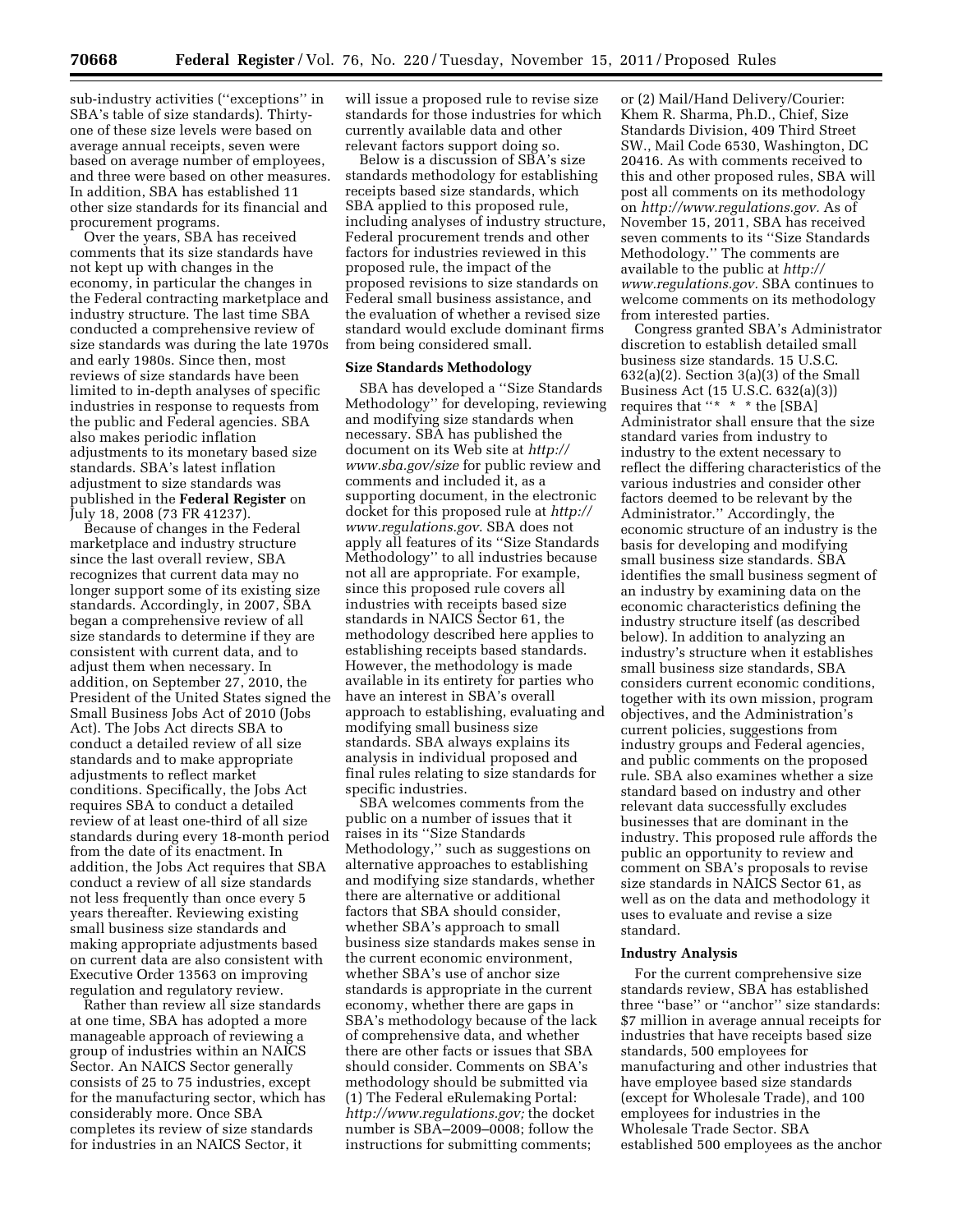size standard for manufacturing industries at its inception in 1953. Shortly thereafter SBA established \$1 million in average annual receipts as the anchor size standard for nonmanufacturing industries. SBA has periodically increased the receipts based anchor size standard for inflation, and it stands today at \$7 million. Since 1986, the size standard for all industries in the Wholesale Trade Sector has been 100 employees for SBA financial assistance and for most other Federal programs. However, NAICS codes for Wholesale Trade Industries (NAICS Sector 42) and their 100 employee size standards do not apply to Federal procurement programs. Rather, for Federal procurement the size standard for all industries in Wholesale Trade and for all industries in Retail Trade (NAICS Sector 44–45) is 500 employees under SBA's nonmanufacturer rule (13 CFR 121.406(b)).

These long-standing anchor size standards have stood the test of time and gained legitimacy through practice and general public acceptance. An anchor size standard is neither a minimum nor a maximum. It is a common size standard for a large number of industries that have similar economic characteristics and serves as a reference point in evaluating size standards for individual industries. SBA uses the anchor in lieu of trying to establish precise small business size standards for each industry. Otherwise, theoretically, the number of size standards might be as high as the number of industries for which SBA establishes size standards (1,141). Furthermore, the data SBA analyzes are static, while the U.S. economy is not. Hence, absolute precision is impossible. Therefore, SBA presumes an anchor size standard is appropriate for a particular industry unless that industry displays economic characteristics that are considerably different from others with the same anchor size standard.

When evaluating a size standard, SBA compares the economic characteristics of the specific industry under review to the average characteristics of industries with one of the three anchor size standards (referred to as ''anchor comparison group''). This allows SBA to assess the industry structure and to determine whether the industry is appreciably different from the other industries in the anchor comparison group. If the characteristics of a specific industry under review are similar to the average characteristics of the anchor comparison group, the anchor size standard is considered appropriate for that industry. SBA may consider adopting a size standard below the

anchor when (1) All or most of the industry characteristics are significantly smaller than the average characteristics of the anchor comparison group or (2) other industry considerations strongly suggest that the anchor size standard would be an unreasonably high size standard for the industry.

If the specific industry's characteristics are significantly higher than those of the anchor comparison group, then a size standard higher than the anchor size standard may be appropriate. The larger the differences are between the characteristics of the industry under review and those in the anchor comparison group, the larger will be the difference between the appropriate industry size standard and the anchor size standard. To determine a size standard above the anchor size standard, SBA analyzes the characteristics of a second comparison group. For industries with receipts based size standards, including those in NAICS Sector 61 that are reviewed in this proposed rule, SBA has developed a second comparison group consisting of industries with the highest levels of receipts based size standards. To determine the level of a size standard above the anchor size standard, SBA analyzes the characteristics of this second comparison group. The size standards for this group of industries range from \$23 million to \$35.5 million in average annual receipts, with the weighted average size standard for the group being \$29 million. SBA refers to this comparison group as the ''higher level receipts based size standard group.''

The primary factors that SBA evaluates when analyzing the structural characteristics of an industry include average firm size, startup costs and entry barriers, industry competition, and distribution of firms by size. SBA also evaluates, as an additional primary factor, the impact that revising size standards might have on Federal contracting assistance to small businesses. These are, generally, the five most important factors SBA examines when establishing or revising a size standard for an industry. In addition, SBA considers and evaluates other information that it believes is relevant to a particular industry (such as technological changes, growth trends, SBA financial assistance and other program factors, *etc.*). The SBA also considers impacts of size standard revisions on eligibility for Federal small business assistance, current economic conditions, the Administration's policies, and suggestions from industry groups and Federal agencies. Public comments on a proposed rule also

provide important additional information. SBA thoroughly reviews all public comments before making a final decision on its proposed size standards. Below are brief descriptions of each of the five primary factors that SBA has evaluated for each industry in NAICS Sector 61 being reviewed in this proposed rule. A more detailed description of this analysis is provided in SBA ''Size Standards Methodology,'' available at *[http://www.sba.gov/size.](http://www.sba.gov/size)* 

1. *Average firm size.* SBA computes two measures of average firm size: Simple average and weighted average. For industries with receipts based size standards, the simple average is the total receipts of the industry divided by the total number of firms in the industry. The weighted average firm size is the sum of weighted simple averages in different receipts size classes, where weights are the shares of total industry receipts for respective size classes. The simple average weighs all firms within an industry equally, regardless of their size. The weighted average overcomes that limitation by giving more weight to larger firms.

If the average firm size of an industry under review is significantly higher than the average firm size of industries in the anchor comparison industry group, this will generally support a size standard higher than the anchor size standard. Conversely, if the industry's average firm size is similar to or significantly lower than that of the anchor comparison industry group, it will be a basis to adopt the anchor size standard, or in rare cases, a standard lower than the anchor.

2. *Startup costs and entry barriers.*  Startup costs reflect a firm's initial size in an industry. New entrants to an industry must have sufficient capital and other assets to start and maintain a viable business. If new firms entering a particular industry have greater capital requirements than firms in industries in the anchor comparison group, this can be a basis for establishing a size standard higher than the anchor standard. In lieu of data on actual startup costs, SBA uses average assets as a proxy to measure the capital requirements for new entrants to an industry.

To calculate average assets, SBA begins with the total sales to total assets ratio for an industry from the Risk Management Association's Annual Statement Studies. SBA then applies these ratios to the average receipts of firms in that industry. An industry with average assets that are significantly higher than those of the anchor comparison group is likely to have higher startup costs; this in turn will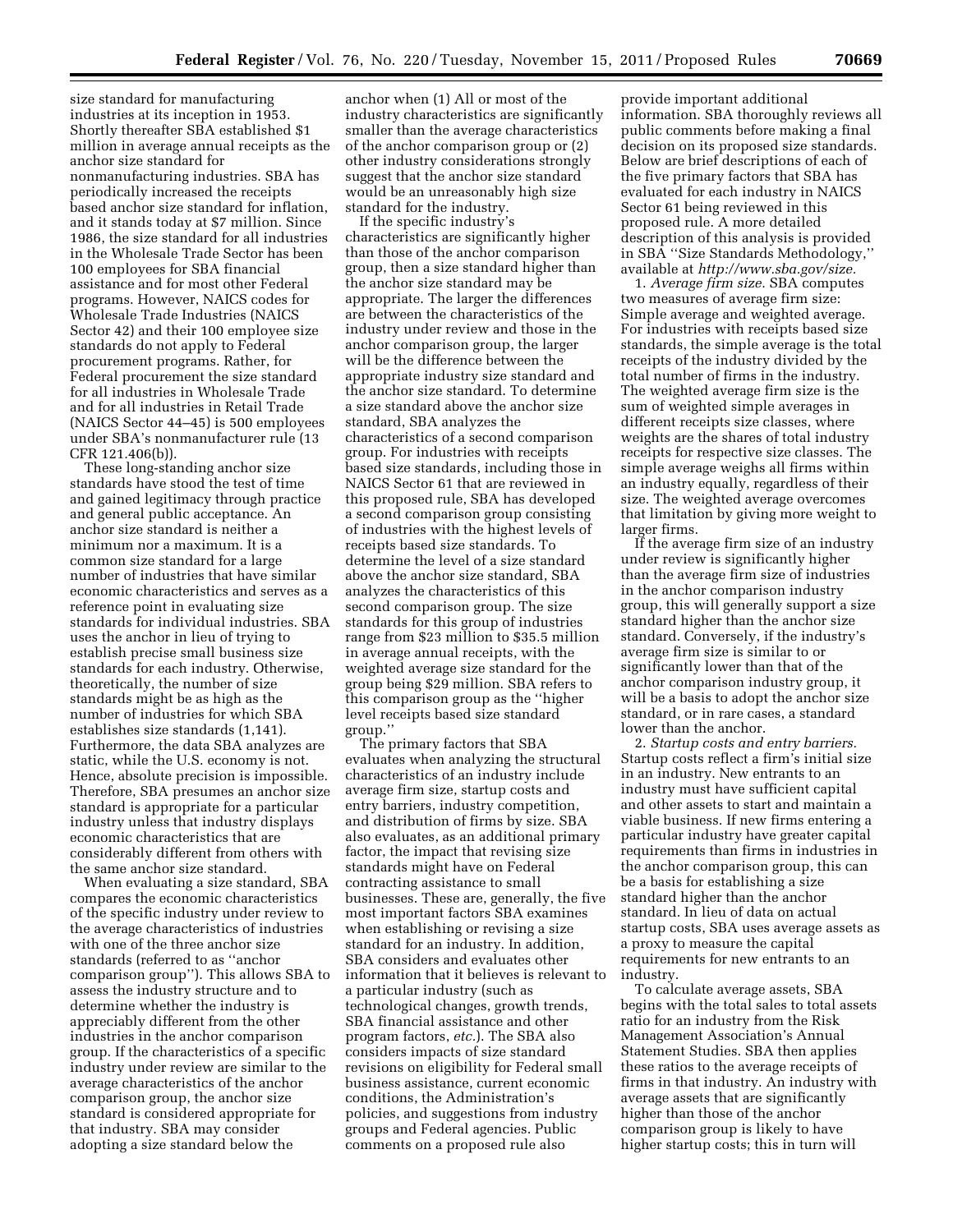support a size standard higher than the anchor. Conversely, an industry with average assets that are similar to or significantly lower than those of the anchor comparison group is likely to have lower startup costs; this in turn will support adoption of the anchor size standard, or in rare cases, one lower than the anchor.

3. *Industry competition.* Industry competition is generally measured by the share of total industry receipts generated by the largest firms in an industry. SBA generally evaluates the share of industry receipts generated by the four largest firms in each industry. This is referred to as the ''four-firm concentration ratio,'' a commonly used economic measure of market competition. SBA compares the fourfirm concentration ratio for an industry under review to the average four-firm concentration ratio for industries in the anchor comparison group. If a significant share of economic activity within the industry is concentrated among a few relatively large companies, all else being equal, SBA will establish a size standard higher than the anchor size standard. SBA does not consider the four-firm concentration ratio as an important factor in assessing a size standard if its value for an industry under review is less than 40 percent. For industries in which the four-firm concentration ratio is 40 percent or more, SBA examines the average size of the four largest firms in determining a size standard.

4. *Distribution of firms by size.* SBA examines the shares of industry total receipts accounted for by firms of different receipts and employment size classes in an industry. This is an additional factor SBA evaluates in assessing competition within an industry. If most of an industry's economic activity is attributable to smaller firms, this indicates that small businesses are competitive in that industry. This supports adopting the anchor size standard. If most of an industry's economic activity is attributable to larger firms, this indicates that small businesses are not competitive in that industry. This will support adopting a size standard above the anchor.

Concentration is a measure of inequality of distribution. To determine the degree of inequality of distribution in an industry, SBA computes the Gini coefficient, using the Lorenz curve. The Lorenz curve presents the cumulative percentages of units (firms) along the horizontal axis and the cumulative percentages of receipts (or other measures of size) along the vertical axis. (For further detail, please refer to SBA's

''Size Standards Methodology'' on SBA's Web site at *[http://www.sba.gov/](http://www.sba.gov/size)  [size.](http://www.sba.gov/size)*) Gini coefficient values vary from zero to one. If receipts are distributed equally among all the firms in an industry, the value of the Gini coefficient will equal zero. If an industry's total receipts are attributed to a single firm, the Gini coefficient will equal one.

SBA compares the Gini coefficient value for an industry under review with that for industries in the anchor comparison group. If an industry shows a higher Gini coefficient value than industries in the anchor comparison industry group this may, all else being equal, warrant a higher size standard than the anchor. Conversely, if an industry's Gini coefficient is similar to or lower than that for the anchor group, the anchor standard, or in some cases a standard lower than the anchor, may be adopted.

5. *Impact on Federal contracting and SBA loan programs.* SBA examines the impact a size standard change may have on Federal small business assistance. This most often focuses on the share of Federal contracting dollars awarded to small businesses in the industry in question. In general, if the small business share of Federal contracting in an industry with significant Federal contracting is appreciably less than the small business share of the industry's total receipts, there is justification for considering a size standard higher than the existing size standard. The disparity between the small business Federal market share and the industry-wide small business share may have a variety of causes, such as extensive administrative and compliance requirements associated with Federal contracts, different skill set requirements for Federal contracts as compared to typical commercial contracting work, and the size of Federal contracts. These, as well as other factors, are likely to influence the type of firms within an industry that compete for Federal contracts. By comparing the Federal contracting small business share with the industry-wide small business share, SBA includes in its size standards analysis the latest Federal contracting trends. This analysis may indicate a size standard larger than the current standard.

SBA considers Federal procurement trends in the size standards analysis only if (1) The small business share of Federal contracting dollars is at least 10 percent lower than the small business share of total industry receipts and (2) total Federal contracting averages \$100 million or more during the latest three fiscal years. These thresholds reflect a

significant level of contracting where a revision to a size standard may have an impact on expanding small business opportunities.

Besides the impact on small business Federal contracting, SBA also evaluates the impact of a proposed size standard on SBA's loan programs. For this, SBA examines the volume of SBA guaranteed loans within an industry and the size of firms obtaining those loans. This allows SBA to assess whether the existing or the proposed size standard for a particular industry may restrict the level of financial assistance to small firms. If the analysis shows that the current size standards have impeded financial assistance to small businesses, higher size standards are supportable. However, if under current size standards small businesses have been receiving significant amounts of financial assistance through SBA's loan programs, or if the financial assistance has been provided mainly to businesses that are much smaller than the existing size standard, this factor is not considered for determining the size standard.

#### **Sources of Industry and Program Data**

SBA's primary source of industry data for most industries covered by this proposed rule was a special tabulation of the data from 2007 Economic Census (*see [http://www.census.gov/econ/](http://www.census.gov/econ/census07/) [census07/](http://www.census.gov/econ/census07/)*) prepared by the U.S. Bureau of the Census (Census Bureau) for SBA. The three industries, namely NAICS 611110, NAICS 611210, and NAICS 611310, are not covered by the Economic Census. The data for these industries were based on the 2007 County Business Patterns (*see [http://](http://www.census.gov/econ/cbp/) [www.census.gov/econ/cbp/](http://www.census.gov/econ/cbp/)*). The special tabulation provides SBA with data on the number of firms, number of establishments, number of employees, annual payroll, and annual receipts of companies by NAICS Sector (2-digit level), Subsector (3-digit level), Industry Group (4-digit level), Industry (6-digit level). These data are arrayed by various classes of firms' size based on the overall number of employees and receipts of the entire enterprise (all establishments and affiliated firms) from all industries. The special tabulation enables SBA to evaluate average firm size, the four-firm concentration ratio, and distribution of firms by receipts and employment size.

In some cases, where data were not available due to disclosure prohibitions, SBA either estimated missing values using available relevant data or examined data at a higher level of industry aggregation, such as at the NAICS 2-digit (Sector), 3-digit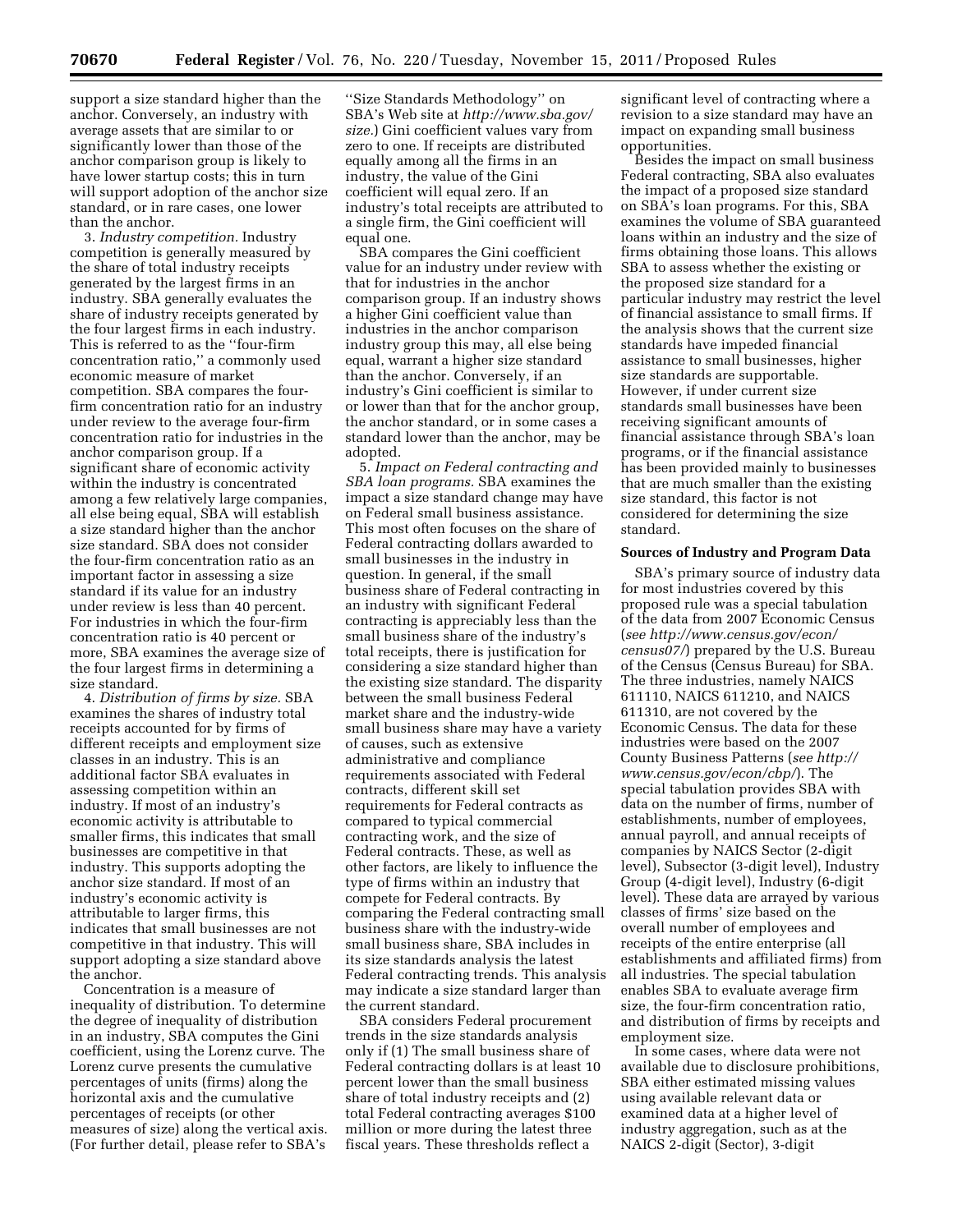(Subsector), or 4-digit (Industry Group) level. In some instances, SBA analysis was based only on those factors for which data were available or estimates of missing values were possible.

The data from the Census Bureau's tabulation are limited to the 6-digit NAICS industry level and hence do not provide economic characteristics at the sub-industry level. Thus, when establishing, reviewing, or modifying size standards at the sub-industry level (that is, one of the ''exceptions'' in SBA's table of size standards), SBA evaluates the data from the U.S. General Service Administration's (GSA) Federal Procurement Data System—Next Generation (FPDS–NG) and Central Contractor Registration (CCR) databases following a two-step procedure. First, using FPDS–NG, SBA identifies product service codes (PSCs) that correspond to specific sub-industry activities or ''exceptions'' and then identifies firms that are active in Federal contracting involving those PSCs. Then, SBA obtains those firms' revenue and employment data from the CCR database. SBA uses that data to evaluate the actual size of businesses that FPDS– NG identifies for those procurements. In this proposed rule, SBA applied this approach to determine industry and Federal contracting factors for ''Job Corps Centers,'' which is an exception under NAICS 611519, Other Technical and Trade Schools.

To calculate average assets, SBA used total sales to total assets ratios from the Risk Management Association's Annual Statement Studies from years 2007 to 2009.

To evaluate Federal contracting trends, SBA examined data on Federal contract awards for fiscal years 2007 to 2009. The data are available from the GSA's FPDS–NG database.

To assess the impact on financial assistance to small businesses, SBA examined data on its own guaranteed loan programs for fiscal years 2008 to 2010.

Data sources and estimation procedures that SBA uses in its size standards analysis are documented in detail in the SBA's ''Size Standards Methodology'' White Paper, which is available at *<http://www.sba.gov/size>*.

#### **Dominance in Field of Operation**

Section 3(a) of the Small Business Act (15 U.S.C. 632(a)) defines a small business concern as one that is (1) Independently owned and operated, (2) not dominant in its field of operation, and (3) within a specific small business size definition or size standard established by the SBA Administrator. SBA considers as part of its evaluation

whether a business concern at a proposed size standard would be dominant in its field of operation. For this, SBA generally examines the industry's market share of firms at the proposed standard. Market share and other factors may indicate whether a firm can exercise a major controlling influence on a national basis in an industry where a significant number of business concerns are engaged. If a contemplated size standard includes a dominant firm, SBA will consider a lower size standard to exclude the dominant firm from being defined as small.

### **Selection of Size Standards**

To simplify size standards, for the ongoing comprehensive review of receipts based size standards, SBA has proposed to select size standards from a limited number of levels. For many years, SBA has been concerned about the complexity of determining small business status caused by a large number of varying receipts based size standards (*see* 69 FR 13130 (March 4, 2004) and 57 FR 62515 (December 31, 1992)). At the beginning of the current comprehensive size standards review, there were 31 different levels of receipts based size standards. They ranged from \$0.75 million to \$35.5 million, and many of them applied to one or only a few industries. SBA believes that size standards with such a large number of small variations among them are both unnecessary and difficult to justify analytically. To simplify managing and using size standards, SBA proposes that there be fewer size standard levels. This will produce more common size standards for businesses operating in related industries. This will also result in greater consistency among the size standards for industries that have similar economic characteristics.

SBA proposes, therefore, to apply one of eight receipts based size standards to each industry in NAICS Sector 61. All size standards in NAICS Sector 61 are based on annual receipts. The eight ''fixed'' receipts based size standard levels are \$5 million, \$7 million, \$10 million, \$14 million, \$19 million, \$25.5 million, \$30 million, and \$35.5 million. To establish these eight receipts based size standard levels SBA considered the current minimum, the current maximum, and the most commonly used current receipts based size standards. Currently, the most commonly used receipts based size standards cluster around the following: \$2.5 million to \$4.5 million, \$7 million, \$9 million to \$10 million, \$12.5 million to \$14 million, \$25 million to \$25.5 million, and \$33.5 million to \$35.5

million. SBA selected \$7 million as one of eight fixed levels of receipts based size standards because it is an anchor standard for receipts based standards. The lowest or minimum receipts based size level will be \$5 million. Other than the standards for agriculture and those based on commissions (such as real estate brokers and travel agents), \$5 million will include those industries that at the start of the comprehensive size standards review had the lowest receipts based standards, which ranged from \$2 million to \$4.5 million. Among the higher level size clusters, SBA has set four fixed levels, namely: \$10 million, \$14 million, \$25.5 million, and \$35.5 million. Because there are large intervals between some of the fixed levels, SBA also established two intermediate levels, namely \$19 million between \$14 million and \$25.5 million, and \$30 million between \$25.5 million and \$35.5 million. These two intermediate levels reflect roughly the same proportional differences as between the other two successive levels.

#### **Evaluation of Industry Structure**

SBA evaluated the structure of each of the 17 industries and one sub-industry in NAICS Sector 61, Educational Services, to assess the appropriateness of the current size standards. As described above, SBA compared data on the economic characteristics of each industry in NAICS Sector 61 to the average characteristics of industries in two comparison groups. The first comparison group consists of all industries with \$7 million size standards and is referred to as the ''receipts based anchor comparison group.'' Because the goal of SBA's size standards review is to assess whether a specific industry's size standard should be the same as or different from the anchor size standard, this is the most logical group of industries to analyze. In addition, this group includes a sufficient number of firms to provide a meaningful assessment and comparison of industry characteristics.

If the characteristics of an industry under review are similar to the average characteristics of industries in the anchor comparison group, the anchor size standard is generally considered appropriate for that industry. If an industry's structure is significantly different from industries in the anchor group, a size standard lower or higher than the anchor size standard might be selected. The level of the new size standard is based on the difference between the characteristics of the anchor comparison group and a second industry comparison group. As described above, the second comparison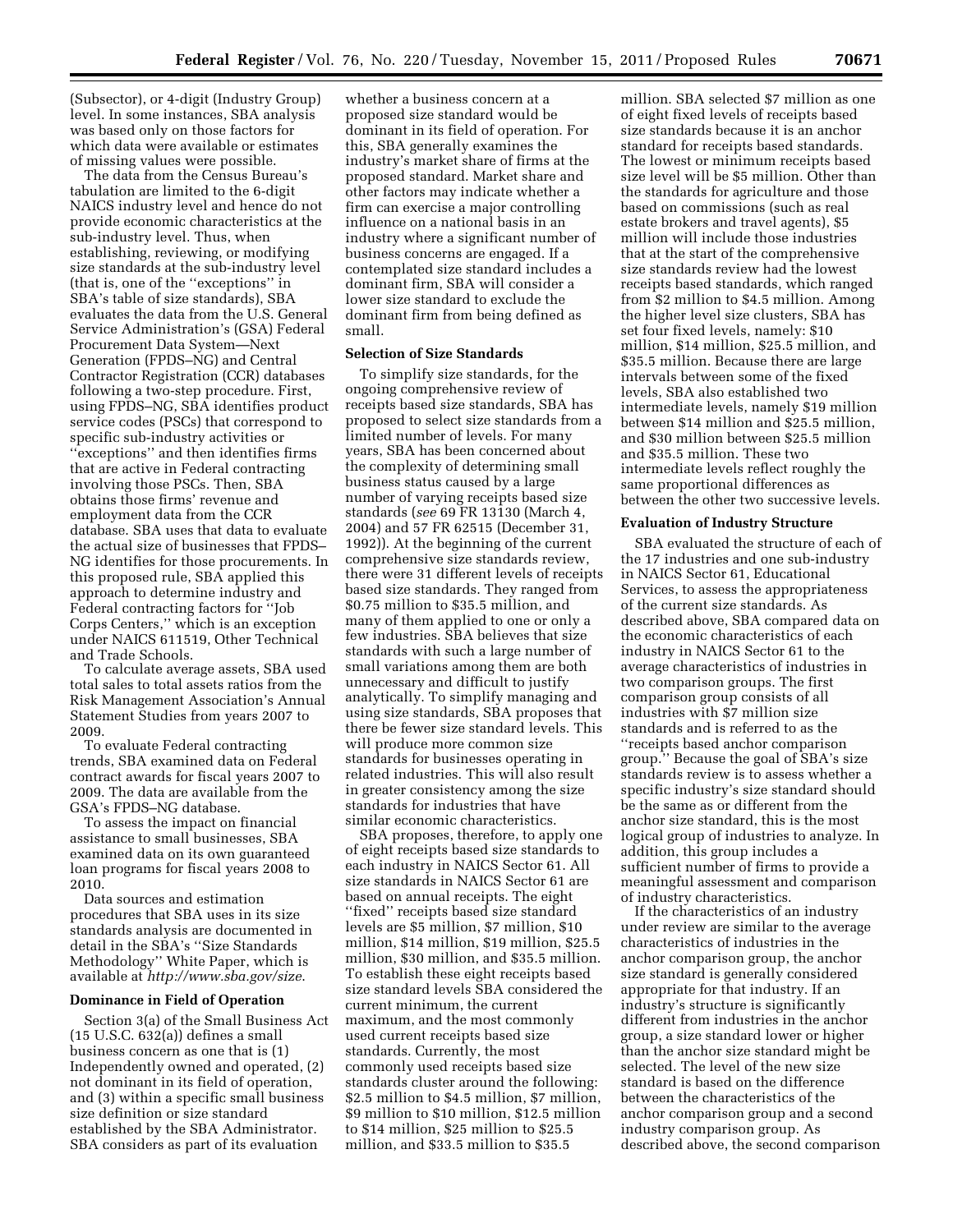group for receipts based standards consists of industries with the highest receipts based size standards, ranging from \$23 million to \$35.5 million. The average size standard for this group is \$29 million. SBA refers to this group of industries as the ''higher level receipts based size standard comparison group.'' SBA determines differences in industry

structure between an industry under review and the industries in the two comparison groups by comparing data on each of the industry factors, including average firm size, average assets size, the four-firm concentration ratio, and the Gini coefficient of distribution of firms by size. Table 1 shows two measures of the average firm

size (simple and weighted), average assets size, the four-firm concentration ratio, average receipts of the four largest firms, and the Gini coefficient for both anchor level and higher level comparison groups for receipts based size standards.

# TABLE 1—AVERAGE CHARACTERISTICS OF RECEIPTS BASED COMPARISON GROUPS

| Receipts based<br>comparison group |                | Average firm size<br>$(S$ million) | Average assets       | Four-firm<br>concentration | Average<br>receipts of four                 | Gini coefficient |
|------------------------------------|----------------|------------------------------------|----------------------|----------------------------|---------------------------------------------|------------------|
|                                    | Simple average | Weighted<br>average                | size<br>(\$ million) | ratio<br>(%)*              | largest firms<br>$(S$ million) <sup>*</sup> |                  |
| Anchor Level<br>Higher Level       | 1.32<br>5.07   | 19.63<br>116.84                    | 0.84<br>3.20         | 16.6<br>32.1               | 196.4<br>1.376.0                            | 0.693<br>0.830   |

\* To be used for industries with a four-firm concentration ratio of 40% or greater.

# **Derivation of Size Standards Based on Industry Factors**

For each industry factor in Table 1, SBA derives a separate size standard based on the differences between the values for an industry under review and the values for the two comparison groups. If the industry value for a particular factor is near the corresponding factor for the anchor comparison group, SBA will consider the \$7 million anchor size standard appropriate for that factor.

An industry factor significantly above or below the anchor comparison group will generally warrant a size standard for that industry above or below the \$7 million anchor. The level of the new size standard in these cases is based on the proportional difference between the industry value and the values for the two comparison groups.

For example, if an industry's simple average receipts are \$3.3 million, that would support a \$19 million size standard. The \$3.3 million level is 52.8 percent between the average firm size of \$1.32 million for the anchor comparison group and \$5.07 million for the higher level comparison group ((\$3.30 million  $-\$1.32$  million) ÷ (\$5.07 million  $- $1.32$  million) = 0.528 or 52.8%). This proportional difference is applied to the difference between the \$7 million anchor size standard and average size standard of \$29 million for the higher level size standard group and then added to \$7 million to estimate a size standard of \$18.62 million ([{\$29.0 million  $- $7.0$  million }  $* 0.528$  } + \$7.0 million = \$18.62 million). The final step is to round the estimated \$18.62 million size standard to the nearest fixed size standard, which in this example is \$19

million. SBA applies the above calculation to derive a size standard for each industry factor. Detailed formulas involved in these calculations are presented in SBA's ''Size Standards Methodology,'' which is available on its Web site at *<http://www.sba.gov/size>*. (However, it should be noted that the figures in the ''Size Standards Methodology'' White Paper are based on 2002 Economic Census data and are different from those presented in this proposed rule. That is because when SBA prepared its ''Size Standards Methodology,'' the 2007 Economic Census data were not yet available). Table 2 (below) shows ranges of values for each industry factor and the levels of size standards supported by those values.

TABLE 2—VALUES OF INDUSTRY FACTORS AND SUPPORTED SIZE STANDARDS

| If simple average<br>receipts size is<br>$$$ million) | Or if weighted average<br>receipts size is<br>$(S$ million) | Or if average assets<br>size is<br>(\$ million) | Or if average receipts<br>of largest four firms is<br>(\$ million) | Or if Gini coefficient is | Then size<br>standard is<br>(\$ million) |
|-------------------------------------------------------|-------------------------------------------------------------|-------------------------------------------------|--------------------------------------------------------------------|---------------------------|------------------------------------------|
|                                                       |                                                             |                                                 | — <b>142.8</b> …………………… <sup>∣</sup>                               | $0.686$ to $0.702$        | 5.0<br>7.0                               |
| 1.58 to 2.17                                          |                                                             |                                                 | 277.0 to 464.5                                                     | 0.703 to 0.724            | 10.0                                     |
|                                                       | 41.74 to 61.61    1.38 to 1.86                              |                                                 | 464.6 to 705.8                                                     | $0.725$ to $0.752$        | 14.0                                     |
|                                                       |                                                             |                                                 | 705.9 to 1.014.1                                                   | $0.753$ to $0.788$        | 19.0                                     |
|                                                       |                                                             |                                                 |                                                                    | $0.789$ to $0.822$        | 25.5                                     |
|                                                       |                                                             |                                                 |                                                                    | $0.823$ to $0.853$        | 30.0                                     |
|                                                       |                                                             |                                                 |                                                                    |                           | 35.5                                     |

# **Derivation of Size Standard Based on Federal Contracting Factor**

Besides industry structure, SBA also evaluates Federal contracting data to assess how successful small businesses are in getting Federal contracts under existing size standards. For the current comprehensive size standards review,

for industries where the small business share of total Federal contracting dollars is between 10 and 30 percent lower than their shares in total industry receipts, SBA has designated a size standard at one level higher than their current size standard. For industries where the small business share of total Federal

contracting dollars is more than 30 percent lower than their shares in total industry receipts, SBA has designated a size standard at two levels higher than the current size standard.

Because of the complex relationships among a number of variables affecting small business participation in the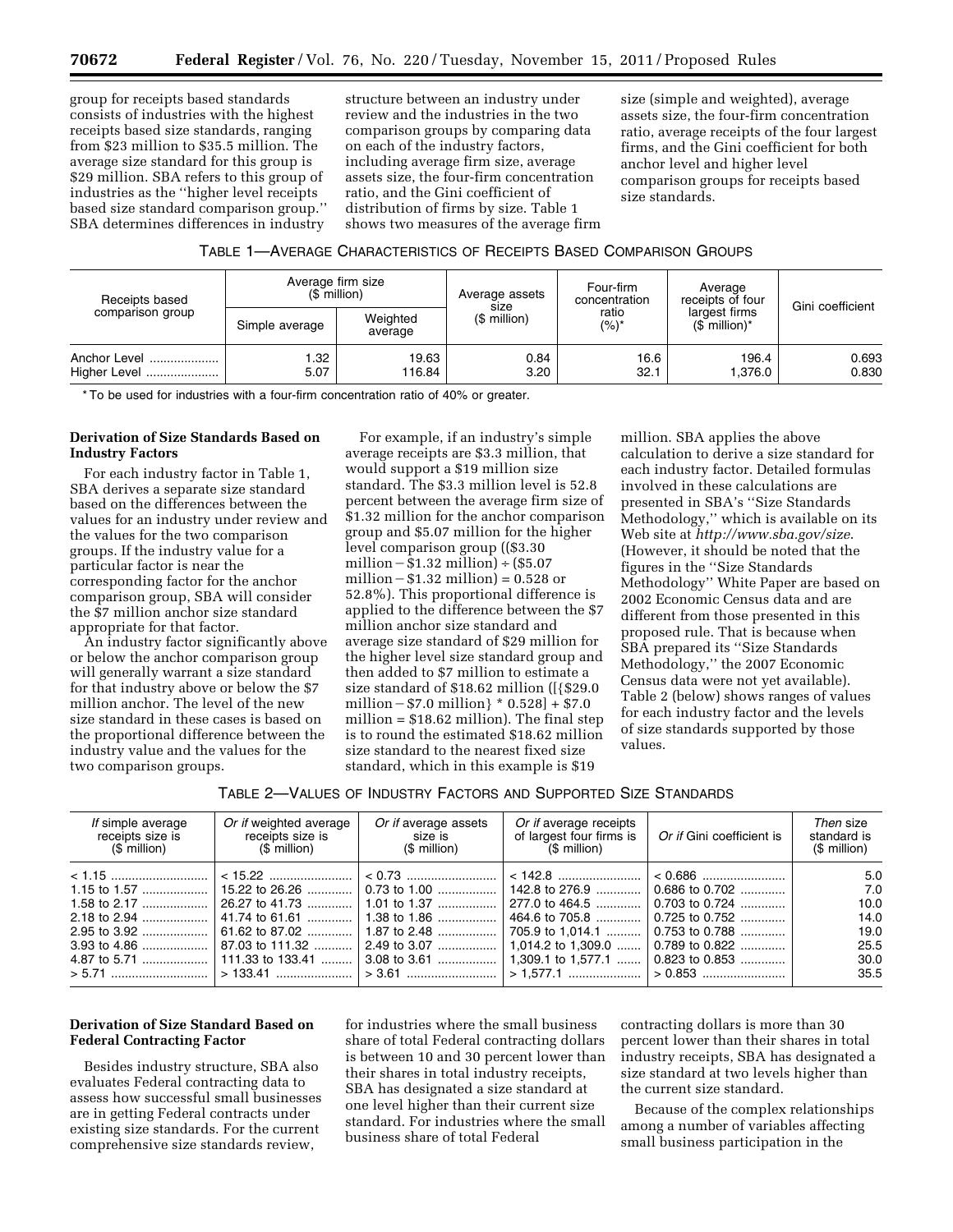Federal marketplace, SBA has chosen not to designate a size standard for the Federal contracting factor alone that is more than two levels above the current size standard. SBA believes that a larger adjustment to size standards based on Federal contracting activity should be based on a more detailed analysis of the impact of any subsequent revision to the current size standard. In limited situations, however, SBA may conduct a more extensive examination of Federal contracting experience. This may enable SBA to support a different size standard than indicated by this general rule and take into consideration significant and unique aspects of small business competitiveness in the Federal contract market. SBA welcomes comments on its methodology for incorporating the Federal contracting factor in the size standard analysis and suggestions for alternative methods and other relevant information on small business experience in the Federal contract market.

Of the 17 industries reviewed in this proposed rule, seven industries averaged \$100 million or more annually in Federal contracting during fiscal years 2007 to 2009. Also, a review of Federal contracts awarded to the subindustry Job Corps Centers during fiscal year 2009 indicates that the subindustry received more than \$100 million in Federal contracts as well. The Federal contracting factor was significant (*i.e.,* the difference between the small business share of total industry receipts and the small business share of Federal contracting dollars was 10 percentage points or more) in three of those seven industries and a separate size standard was derived for that factor for each of them.

# **New Size Standards Based on Industry and Federal Contracting Factors**

Table 3 shows the results of analyses of industry and Federal contracting factors for each industry covered by this proposed rule. Many of the NAICS industries in columns 2, 3, 4, 6, 7, and

8 show two numbers. The upper number is the value for the industry or Federal contracting factor shown on the top of the column, and the lower number is the size standard supported by that factor. For the four-firm concentration ratio, SBA estimates a size standard if its value is 40 percent or more. If the four-firm concentration ratio for an industry is less than 40 percent, there is no size standard estimated for that factor. If the four-firm concentration ratio is more than 40 percent, SBA indicates in column 6 the average size of the industry's top four firms together with a size standard based on that average. Column 9 shows a calculated new size standard for each industry. This is the average of the size standards supported by each factor and rounded to the nearest fixed size level. Analytical details involved in the averaging procedure are described in SBA ''Size Standard Methodology.'' For comparison with the new standards, the current size standards are in column 10 of Table 3.

TABLE 3—SIZE STANDARDS SUPPORTED BY EACH FACTOR FOR EACH INDUSTRY

[Millions of dollars]

| (1)<br>NAICS code/<br>NAICS industry title  | (2)<br>Simple<br>average<br>firm size<br>(\$ million) | (3)<br>Weighted<br>average<br>firm size<br>(\$ million) | (4)<br>Average<br>assets size<br>(\$ million) | (5)<br>Four-firm<br>ratio<br>(% ) | (6)<br>Four-firm<br>average<br>size<br>(\$ million) | (7)<br>Gini<br>coefficient | (8)<br>Federal<br>contract<br>factor<br>(% ) | (9)<br>Calculated<br>size<br>standard<br>(\$ million) | (10)<br>Current size<br>standard<br>(\$ million) |
|---------------------------------------------|-------------------------------------------------------|---------------------------------------------------------|-----------------------------------------------|-----------------------------------|-----------------------------------------------------|----------------------------|----------------------------------------------|-------------------------------------------------------|--------------------------------------------------|
| 611110-Elementary and Sec-                  |                                                       |                                                         |                                               |                                   |                                                     |                            |                                              |                                                       |                                                  |
| ondary Schools                              | \$3.3                                                 | \$14.7                                                  |                                               | 1.7                               | \$259.3                                             | 0.668                      | .                                            | \$10.0                                                | \$7.0                                            |
|                                             | 19.0                                                  | 5.0<br>62.0                                             |                                               |                                   |                                                     | \$5.0<br>0.735             |                                              | .<br>19.0                                             | 7.0                                              |
| 611210-Junior Colleges                      | 14.9<br>35.5                                          | 19.0                                                    |                                               | 25.4<br>                          | 443.4<br>.                                          | \$14.0                     |                                              |                                                       |                                                  |
| 611310-Colleges, Universities               |                                                       |                                                         |                                               |                                   |                                                     |                            |                                              |                                                       |                                                  |
| and Professional Schools                    | 67.5                                                  | 324.3                                                   |                                               | 9.6                               | 3.959.4                                             | 0.779                      | 0.8                                          | 25.5                                                  | 7.0                                              |
|                                             | 35.5                                                  | 35.5                                                    |                                               |                                   | .                                                   | \$19.0                     |                                              |                                                       |                                                  |
| 611410-Business and Secre-                  |                                                       |                                                         |                                               |                                   |                                                     |                            |                                              |                                                       |                                                  |
| tarial Schools                              | 1.3                                                   | 6.2                                                     |                                               | 19.8                              | 20.2                                                | 0.668                      | .                                            | 7.0                                                   | 7.0                                              |
|                                             | 7.0                                                   | 5.0                                                     |                                               |                                   | .                                                   | \$5.0                      |                                              | .                                                     |                                                  |
| 611420-Computer Training                    | 1.2                                                   | 11.3                                                    |                                               | 17.0                              | 104.5                                               | 0.741                      | 23.3                                         | 10.0                                                  | 7.0                                              |
|                                             | 7.0                                                   | 5.0                                                     |                                               |                                   |                                                     | \$14.0                     |                                              |                                                       |                                                  |
| 611430-Professional and Man-                |                                                       |                                                         |                                               |                                   |                                                     |                            |                                              |                                                       |                                                  |
| agement Development Train-                  | 1.3                                                   | 12.8                                                    | 0.9                                           | 9.9                               | 178.2                                               | 0.739                      | $-17.7$                                      | 10.0                                                  | 7.0                                              |
|                                             | 7.0                                                   | 5.0                                                     | 7.0                                           |                                   |                                                     | \$14.0                     | \$10.0                                       |                                                       |                                                  |
| 611511-Cosmetology and Bar-                 |                                                       |                                                         |                                               |                                   |                                                     |                            |                                              |                                                       |                                                  |
| ber Schools                                 | 0.8                                                   | 6.4                                                     |                                               | 11.7                              | 35.0                                                | 0.546                      |                                              | 5.0                                                   | 7.0                                              |
|                                             | 5.0                                                   | 5.0                                                     |                                               | .                                 | .                                                   | \$5.0                      |                                              |                                                       |                                                  |
| 611512-Flight Training                      | 2.6                                                   | 56.9                                                    |                                               | 52.0                              | 282.0                                               | 0.836                      | $-17.3$                                      | 19.0                                                  | 25.5                                             |
|                                             | 14.0                                                  | 14.0                                                    |                                               |                                   | 10.0                                                | \$30.0                     | \$30.0                                       | .                                                     |                                                  |
| 611513-Apprenticeship Train-                |                                                       |                                                         |                                               |                                   |                                                     |                            |                                              |                                                       |                                                  |
|                                             | 1.0                                                   | 5.7                                                     |                                               | 10.2                              | 31.9                                                | 0.612                      |                                              | 5.0                                                   | 7.0                                              |
|                                             | 5.0                                                   | 5.0                                                     |                                               |                                   |                                                     | \$5.0                      |                                              |                                                       |                                                  |
| 611519-Other Technical and<br>Trade Schools |                                                       | 19.4                                                    | 1.2                                           | 17.8                              | 267.4                                               | 0.778                      | $-13.8$                                      | 14.0                                                  | 7.0                                              |
|                                             | 1.8<br>10.0                                           | 7.0                                                     | 10.0                                          |                                   | .                                                   | \$19.0                     | \$10.0                                       |                                                       | .                                                |
| Except-Job Corps Centers                    | 585.8                                                 | 1,907.3                                                 |                                               | 94.0                              | 2.891.2                                             | 0.690                      | 20.0                                         | 30.0                                                  | 35.5                                             |
|                                             | 35.5                                                  | 35.5                                                    |                                               | .                                 | 35.5                                                | \$7.0                      |                                              |                                                       |                                                  |
| 611610-Fine Arts Schools                    | 0.3                                                   | 1.7                                                     | 0.1                                           | 3.2                               | 26.3                                                | 0.325                      |                                              | 5.0                                                   | 7.0                                              |
|                                             | 5.0                                                   | 5.0                                                     | 5.0                                           |                                   |                                                     | \$5.0                      |                                              | .                                                     | .                                                |
| 611620-Sports and Recreation                |                                                       |                                                         |                                               |                                   |                                                     |                            |                                              |                                                       |                                                  |
| Instruction                                 | 0.3                                                   | 1.5                                                     |                                               | 4.0                               | 36.8                                                | 0.327                      |                                              | 5.0                                                   | 7.0                                              |
|                                             | 5.0                                                   | 5.0                                                     |                                               |                                   | .                                                   | \$5.0                      |                                              | .                                                     |                                                  |
| 611630-Language Schools                     | 0.7                                                   | 52.8                                                    |                                               | 31.1                              | 66.7                                                | 0.704                      | .                                            | 10.0                                                  | 7.0                                              |
|                                             | 5.0                                                   | 14.0                                                    |                                               |                                   | .                                                   | \$10.0                     |                                              |                                                       |                                                  |
| 611691-Exam Preparation and                 | 0.6                                                   | 43.9                                                    |                                               | 29.5                              | 259.1                                               | 0.642                      |                                              | 7.0                                                   | 7.0                                              |
|                                             | 5.0                                                   | 14.0                                                    |                                               |                                   |                                                     | \$5.0                      |                                              |                                                       |                                                  |
| 611692-Automobile Driving                   |                                                       |                                                         |                                               |                                   |                                                     |                            |                                              |                                                       |                                                  |
| Schools                                     | 0.3                                                   | 2.2                                                     |                                               | 8.6                               | 13.8                                                | 0.370                      |                                              | 5.0                                                   | 7.0                                              |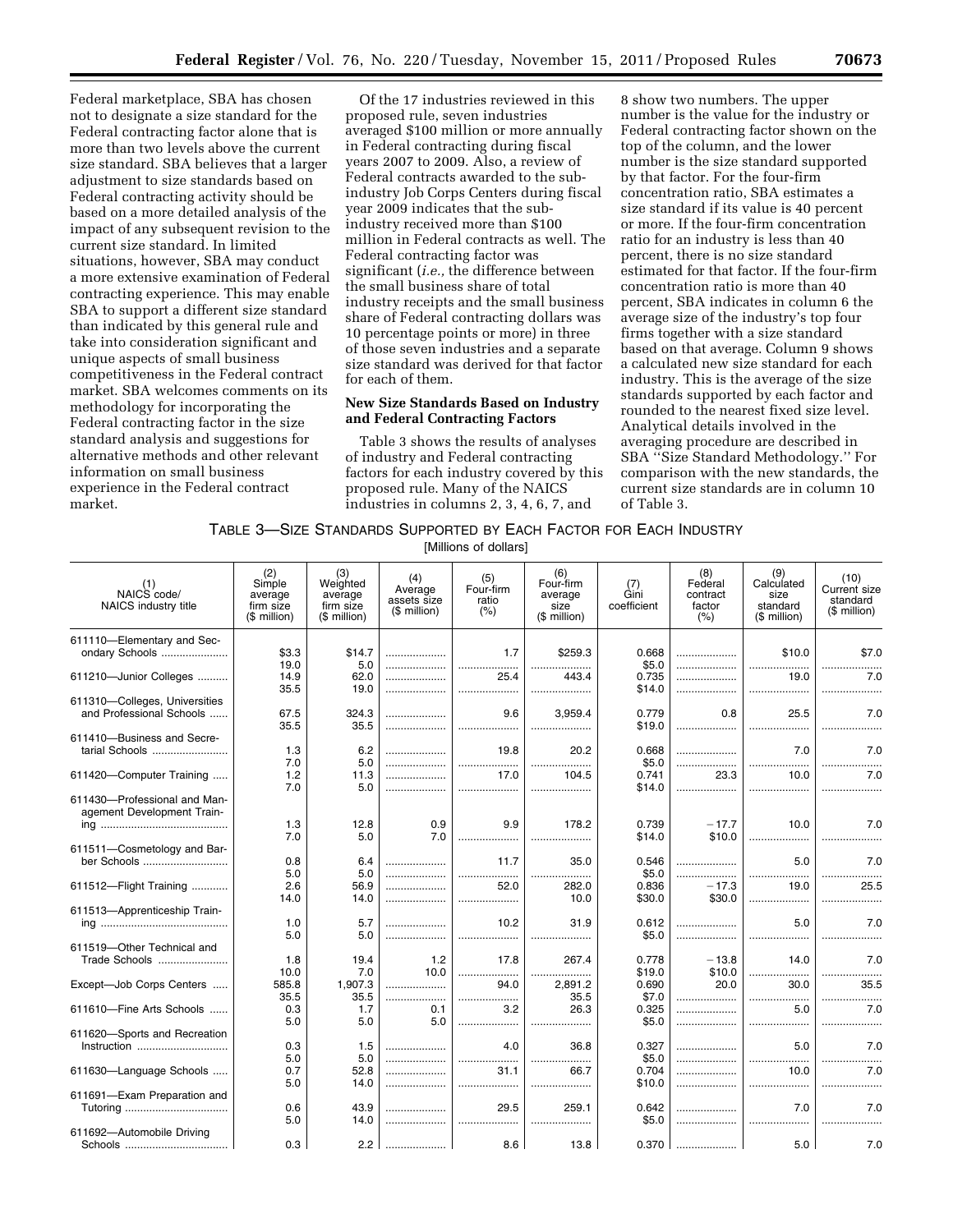| וט וויטווויט ווי דווי                                    |                                                       |                                                  |                                                   |                                      |                                                     |                     |                                             |                                                      |                                                         |
|----------------------------------------------------------|-------------------------------------------------------|--------------------------------------------------|---------------------------------------------------|--------------------------------------|-----------------------------------------------------|---------------------|---------------------------------------------|------------------------------------------------------|---------------------------------------------------------|
| NAICS code/<br>NAICS industry title                      | (2)<br>Simple<br>average<br>firm size<br>(\$ million) | Weighted<br>average<br>firm size<br>(\$ million) | (4)<br>Average<br>assets size<br>$($$ million $)$ | (5)<br>Four-firm<br>ratio<br>$(\% )$ | (6)<br>Four-firm<br>average<br>size<br>(\$ million) | Gini<br>coefficient | (8)<br>Federal<br>contract<br>factor<br>(%) | (9<br>Calculated<br>size<br>standard<br>(\$ million) | (10)<br><b>Current size</b><br>standard<br>(\$ million) |
| 611699-All Other Miscella-<br>neous Schools and Instruc- | 5.0                                                   | 5.0                                              |                                                   | .                                    |                                                     | \$5.0               | .                                           |                                                      |                                                         |
| tion                                                     | 1.0<br>5.0                                            | 21.5<br>7.0                                      | 0.7<br>7.0                                        | 27.1<br>                             | 242.4<br>                                           | 0.758<br>\$19.0     | 3.2<br>                                     | 10.0<br>.                                            | 7.0                                                     |
| 611710-Educational Support<br>Services                   | 1.5<br>7.0                                            | 39.2<br>10.0                                     | 1.2<br>10.0                                       | 21.2<br>                             | 467.1<br>                                           | 0.811<br>\$25.5     | $-5.1$<br>                                  | 14.0<br>                                             | 7.0<br>                                                 |

# TABLE 3—SIZE STANDARDS SUPPORTED BY EACH FACTOR FOR EACH INDUSTRY—Continued [Millions of dollars]

# **Special Considerations**

#### *Job Corps Centers*

The current size standard for Federal contracts for Job Corps Centers (''exception'' to NAICS code 611519) is \$35.5 million in average annual receipts. For Federal procurement programs, this size standard applies to Federal contracts that meet specific criteria. The criteria that constitute a Jobs Corps Center contract or company are detailed in Footnote 16 to SBA's table of size standards (13 CFR 121.201): ''For classifying a Federal Procurement, the purpose of the solicitation must be for the management and operation of a U.S. Department of Labor Job Corps Centers. The activities involved include admissions activities, life skills training, educational activities, comprehensive career preparation activities, career development activities, career transition activities, as well as the management and support functions and services needed to operate and maintain the facility. For SBA assistance as a small business concern, other than for Federal Government procurements, a concern must be primarily engaged in providing the services to operate and maintain Federal Job Corps Centers.''

To determine if the current \$35.5 million size standard is appropriate, SBA evaluated average firm size, market concentration, and size distribution of firms involved in the Job Corps Centers sub-industry using the data from FPDS– NG and CCR and the procedure described under the section of this rule entitled ''Sources of Industry and Program Data.'' Based on the data for fiscal year 2009, Federal contracts averaged more than \$100 million annually, but the small business share of Federal contracting dollars was larger

than the small business share of total receipts. Therefore, the Federal contracting factor was not important for the evaluation of this sub-industry. The results, as shown in Table 3, support decreasing the current size standard to \$30 million. However, for reasons discussed below, SBA has proposed to retain the \$35.5 million size standard.

# *Evaluation of SBA Loan Data*

Before deciding on an industry's size standard, SBA also considers the impact of new or revised standards on SBA's loan programs. Accordingly, SBA examined its 7(a) and 504 Loan Program data for fiscal years 2008 to 2010 to assess whether the existing or proposed size standards need further adjustments to ensure credit opportunities for small businesses through those programs. For the industries reviewed, the data show that it is mostly businesses much smaller than the current size standards that utilize SBA's 7(a) and 504 loans. Therefore, no size standard in NAICS Sector 61, Educational Services, needs an adjustment based on this factor.

#### **Proposed Changes to Size Standards**

Table 4 (below) summarizes the results of SBA analyses of industry and federal procurement factors from Table 3. The results support increases in size standards for nine industries, decreases for six industries and one sub-industry (exception to NAICS 611519, Job Corps Centers), and no changes for two industries.

However, lowering small business size standards is not in the best interests of small businesses under the current economic environment. The U.S. economy was in recession from December 2007 to June 2009, the longest and deepest of any recessions since

World War II. The economy lost more than eight million non-farm jobs during 2008–2009. In response, Congress passed and the President signed the American Recovery and Reinvestment Act of 2009 (Recovery Act) to promote economic recovery and to preserve and create jobs. Although the recession officially ended in June 2009, the unemployment rate was 9.4 percent or higher from May 2009 to December 2010. It somewhat moderated to 8.8 percent in March 2011, but it has been 9 percent or higher for the May-July quarter. The unemployment rate is forecast to remain at around 9 percent through the end of 2011. More recently, Congress passed and the President signed the Small Business Jobs Act of 2010 (Jobs Act) to promote small business job creation. The Jobs Act puts more capital into the hands of entrepreneurs and small business owners; includes recommendations from the President's Task Force on Federal Contracting Opportunities for Small Business that strengthens small businesses' ability to compete for contracts and creates a better playing field for small businesses; building on the President's National Export Initiative, promotes small business exporting; expands training and counseling for small businesses; and provides \$12 billion in tax relief to help small businesses invest in their firms and create jobs.

Reducing the size standard for Job Corps Centers (the exception to NAICS 511619) would result in significant jobs losses in that industry, and it would adversely affect those unemployed and underemployed people that Job Corps Centers serve. This is another reason why SBA is not lowering the size standard for this industry.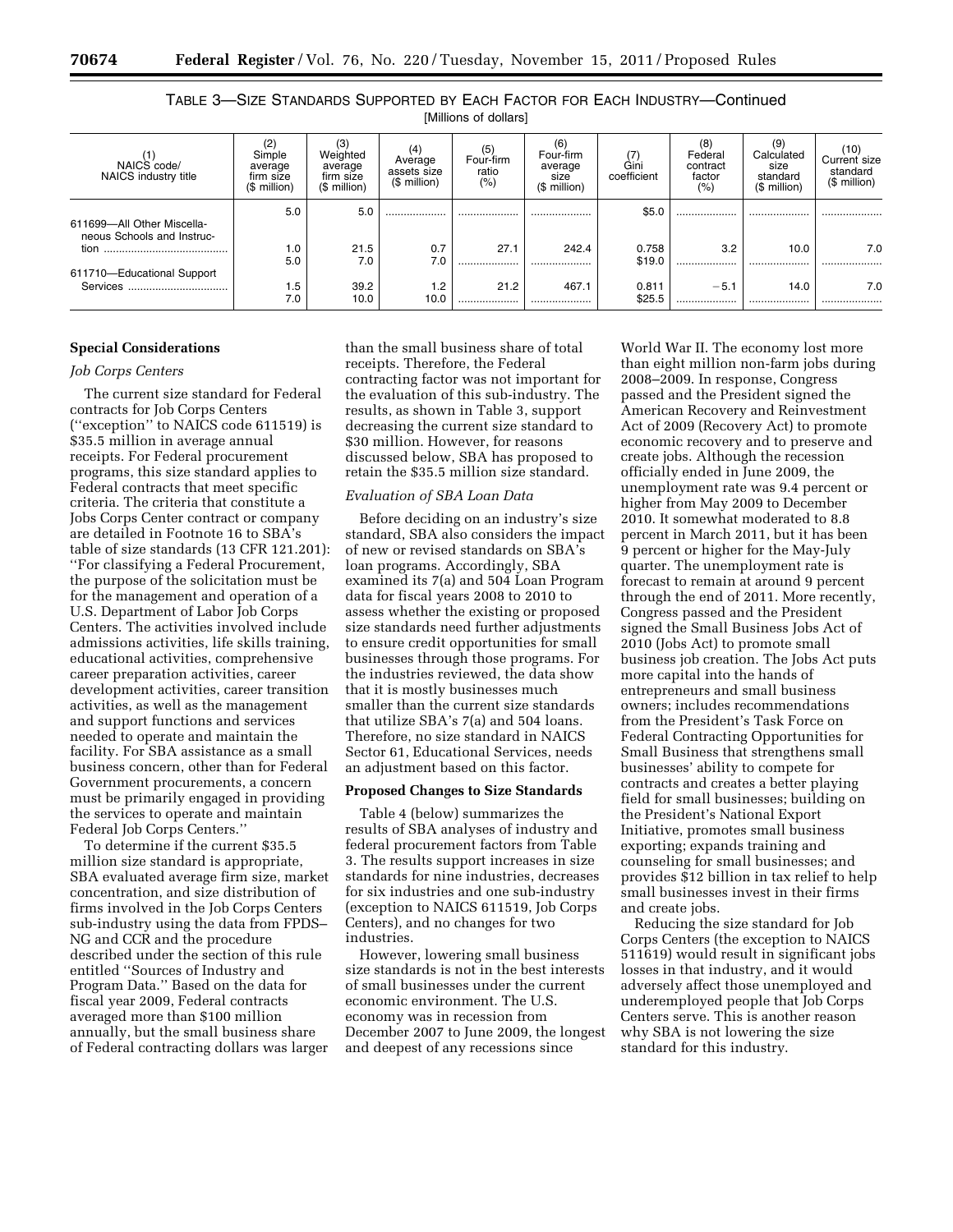| NAICS code | NAICS industry title | Calculated<br>size standard<br>$$$ million) | Current size<br>standard<br>(\$ million) |
|------------|----------------------|---------------------------------------------|------------------------------------------|
| 611110     |                      | \$10.0                                      | \$7.0                                    |
| 611210     |                      | 19.0                                        | 7.0                                      |
|            |                      | 25.5                                        | 7.0                                      |
| 611410     |                      | 7.0                                         | 7.0                                      |
| 611420     |                      | 10.0                                        | 7.0                                      |
|            |                      | 10.0                                        | 7.0                                      |
|            |                      | 5.0                                         | 7.0                                      |
| 611512     |                      | 19.0                                        | 25.5                                     |
|            |                      | 5.0                                         | 7.0                                      |
| 611519     |                      | 14.0                                        | 7.0                                      |
| Except     |                      | 30.0                                        | 35.5                                     |
| 611610     |                      | 5.0                                         | 7.0                                      |
| 611620     |                      | 5.0                                         | 7.0                                      |
|            |                      | 10.0                                        | 7.0                                      |
| 611691     |                      | 7.0                                         | 7.0                                      |
|            |                      | 5.0                                         | 7.0                                      |
| 611699     |                      | 10.0                                        | 7.0                                      |
|            |                      | 14.0                                        | 7.0                                      |

TABLE 4—SUMMARY OF SIZE STANDARDS ANALYSIS

Further, lowering size standards would decrease the number of firms that could participate in Federal financial and procurement assistance for small businesses. Size standards based solely on analytical results without any other considerations would cut off currently eligible small firms from those programs. That would run counter to what SBA and the Federal government are doing to help small businesses. Reducing size eligibility for Federal assistance, especially under current economic conditions, would not preserve or create more jobs; rather, it would have the opposite effect. Therefore, in this proposed rule, SBA does not propose to reduce size standards for any industries. For six industries and one sub-industry for which analyses might support lowering size standards, SBA proposes to retain the current size standards. SBA nevertheless invites comments and suggestions on whether it should lower size standards as suggested by analyses

of industry and program data or retain the current standards for those industries in view of current economic conditions.

As discussed above, SBA has decided that lowering small business size standards would be inconsistent with what the Federal government is doing to stimulate the economy and encourage job growth through the Recovery Act and Jobs Act. Therefore, for those industries for which its analyses suggested decreasing their size standards, SBA proposes to retain the current size standards. Thus, of the 17 industries and one sub-industry in NAICS Sector 61 that SBA reviewed in this proposed rule, the Agency proposes to increase size standards for nine industries and retain the current standards for eight industries and one sub-industry. Industries for which SBA has proposed to increase their size standards and proposed standards are in Table 5 (below).

In addition, not lowering size standards in NAICS Sector 61 is

consistent with SBA's prior actions for NAICS Sector 44–45 (Retail Trade), NAICS Sector 72 (Accommodation and Food Services), and NAICS Sector 81 (Other Services), which the Agency proposed (74 FR 53924, 74 FR 53913, and 74 FR 53941, October 21, 2009) and adopted in its final rules (75 FR 61597, 75 FR 61604, and 75 FR 61591, October 6, 2010). It is also consistent with the Agency' recently proposed rules for NAICS Sector 54, Professional, Technical, and Scientific Services (76 FR 14323, March 16, 2011), NAICS Sector 48–49, Transportation and Warehousing (76 FR 27935, May 13, 2011), NAICS Sector 51, Information (*See* 76 FR 63216, October 12, 2011), and NAICS Sector 56, Administrative and Support, Waste Management and Remediation Services (*See* 76 FR 63510, October 12, 2011). In each of those final and proposed rules, SBA opted not to reduce small business size standards for the same reasons it has provided above in this proposed rule.

| NAICS code | NAICS industry title | Proposed size<br>standard<br>$(S$ million) | Current size<br>standard<br>(\$ million) |  |
|------------|----------------------|--------------------------------------------|------------------------------------------|--|
|            |                      | \$10.0                                     | \$7.0                                    |  |
|            |                      | 19.0                                       | 7.0                                      |  |
|            |                      | 25.5                                       | 7.0                                      |  |
|            |                      | 10.0                                       | 7.0                                      |  |
|            |                      | 10.0                                       | 7.0                                      |  |
|            |                      | 14.0                                       | 7.0                                      |  |
|            |                      | 10.0                                       | 7.0                                      |  |
|            |                      | 10.0                                       | 7.0                                      |  |
|            |                      | 14.0                                       | 7.0                                      |  |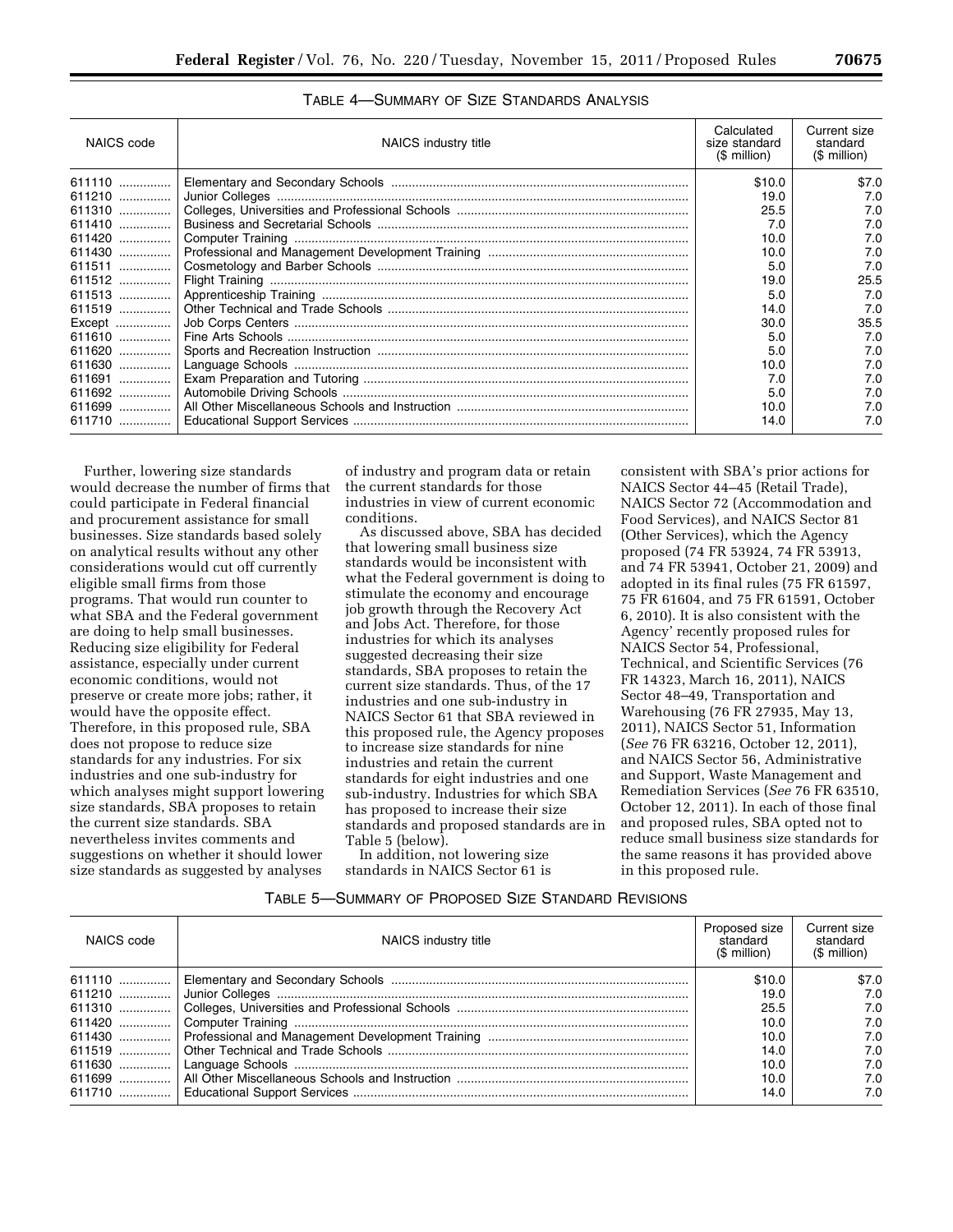# **Evaluation of Dominance in Field of Operation**

SBA has determined that for the industries in NAICS Sector 61, Educational Services, for which it has proposed to increase size standards, no firm at or below the proposed size standard will be large enough to dominate its field of operation. At the proposed size standards, if adopted, small business shares of total industry receipts among those industries vary from less than 0.1 percent to 1.7 percent, with an average of 0.5 percent. These levels of market share effectively preclude a firm at or below the proposed size standards from exerting control on its industry.

### **Request for Comments**

SBA invites public comments on this proposed rule, especially on the following issues.

1. To simplify size standards, SBA proposes eight fixed levels for receipts based size standards: \$5 million, \$7 million, \$10 million, \$14 million, \$19 million, \$25.5 million, \$30 million, and \$35.5 million. SBA invites comments on whether simplification of size standards in this way is necessary and if these proposed fixed size levels are appropriate. SBA welcomes suggestions on alternative approaches to simplifying small business size standards.

2. SBA seeks feedback on whether the proposed levels of size standards are appropriate given the economic characteristics of each industry. SBA also seeks feedback and suggestions on alternative standards, if they would be more appropriate, including whether an employee based standard for certain industries is a more suitable measure of size and what that employee level should be.

3. SBA's proposed size standards are based on its evaluation of five primary factors: Average firm size, average assets size (as a proxy of startup costs and entry barriers), four-firm concentration ratio, distribution of firms by size and the level and small business share of Federal contracting dollars. SBA welcomes comments on these factors and/or suggestions on other factors that it should consider for assessing industry characteristics when evaluating or revising size standards. SBA also seeks information on relevant data sources, if available.

4. SBA gives equal weight to each of the five primary factors in all industries. SBA seeks feedback on whether it should continue giving equal weight to each factor or whether it should give more weight to one or more factors for certain industries. Recommendations to

weigh some factors more than others should include suggestions on specific weights for each factor for those industries along with supporting information.

5. For some industries, based on its analysis of industry and program data, SBA proposes to increase the existing size standards by a large amount (such as NAICS 611210, NAICS 611310, NAICS 611519, and NAICS 611710) while for others the proposed increases are modest. SBA seeks feedback on whether it should, as a policy, limit the increase to a size standard and/or whether it should, as a policy, establish minimum or maximum values for its size standards. SBA seeks suggestions on appropriate levels of changes to size standards and on their minimum or maximum levels.

6. In this proposed rule, SBA applied its size standard methodology to review the size standard for Job Corps Centers, which is an exception to NAICS 611519, using data on employment and receipts from CCR. SBA welcomes any comments on this source of data and suggestions on alternative data sources.

7. To simplify size standards, SBA has established or proposed common size standards for closely related industries in other NAICS Sectors. Within NAICS Sector 61, all industries, with the exceptions of Job Corps Centers (exception to NAICS 611519, Other Technical and Trade Schools) and NAICS 611512, Flight Training, currently have a common \$7.0 million size standard. Based on SBA's analysis of the industry data, too much variation exists among the industries in Sector 61 to retain the current common size standard or propose a different common size standard for most industries. Therefore, SBA has proposed size standards based on an analysis of each specific industry. SBA welcomes comments on whether it should adopt common size standards for all or a particular group of industries, and if so, how are those industries related in a way that requires a common size standard.

8. For analytical simplicity and efficiency, in this proposed rule, SBA has refined its size standard methodology to obtain a single value as a proposed size standard instead of a range of values as it used in its past size regulations. SBA welcomes any comments on this procedure and suggestions on alternative methods.

Public comments on the above issues are very valuable to SBA for validating its size standard methodology and proposed revisions to size standards in this proposed rule. This will help SBA to move forward with its review of size

standards for other NAICS Sectors. Commenters addressing size standards for a specific industry or a group of industries should include relevant data and/or other information supporting their comments. If comments relate to using size standards for Federal procurement programs, SBA suggests that commenters provide information on the size of contracts, the size of businesses that can undertake the contracts, start-up costs, equipment and other asset requirements, the amount of subcontracting, other direct and indirect costs associated with the contracts, the use of mandatory sources of supply for products and services and the degree to which contractors can mark up those costs.

# **Compliance With Executive Orders 12866, 13563, 12988 and 13132, the Paperwork Reduction Act (44 U.S.C. Ch. 35) and the Regulatory Flexibility Act (5 U.S.C. 601–612)**

### *Executive Order 12866*

The Office of Management and Budget (OMB) has determined that this proposed rule is a ''significant'' regulatory action for purposes of Executive Order 12866. Accordingly, the next section contains SBA's Regulatory Impact Analysis. This is not a ''major rule,'' however, under the Congressional Review Act (5 U.S.C. 800).

#### *Regulatory Impact Analysis*

1. Is there a need for the regulatory action?

SBA believes that the proposed size standards for a number of industries in NAICS Sector 61, Educational Services, will better reflect the economic characteristics of small businesses and the Federal government marketplace. SBA's mission is to aid and assist small businesses through a variety of financial, procurement, business development and advocacy programs. To assist the intended beneficiaries of these programs, SBA must establish distinct definitions of which businesses are deemed small businesses. The Small Business Act (15 U.S.C. 632(a)) delegates to SBA's Administrator the responsibility for establishing small business definitions. The Act also requires that small business definitions vary to reflect industry differences. The recently enacted Small Business Jobs Act also requires SBA to review all size standards and make necessary adjustments to reflect market conditions. The **SUPPLEMENTARY INFORMATION** section of this proposed rule explains SBA's methodology for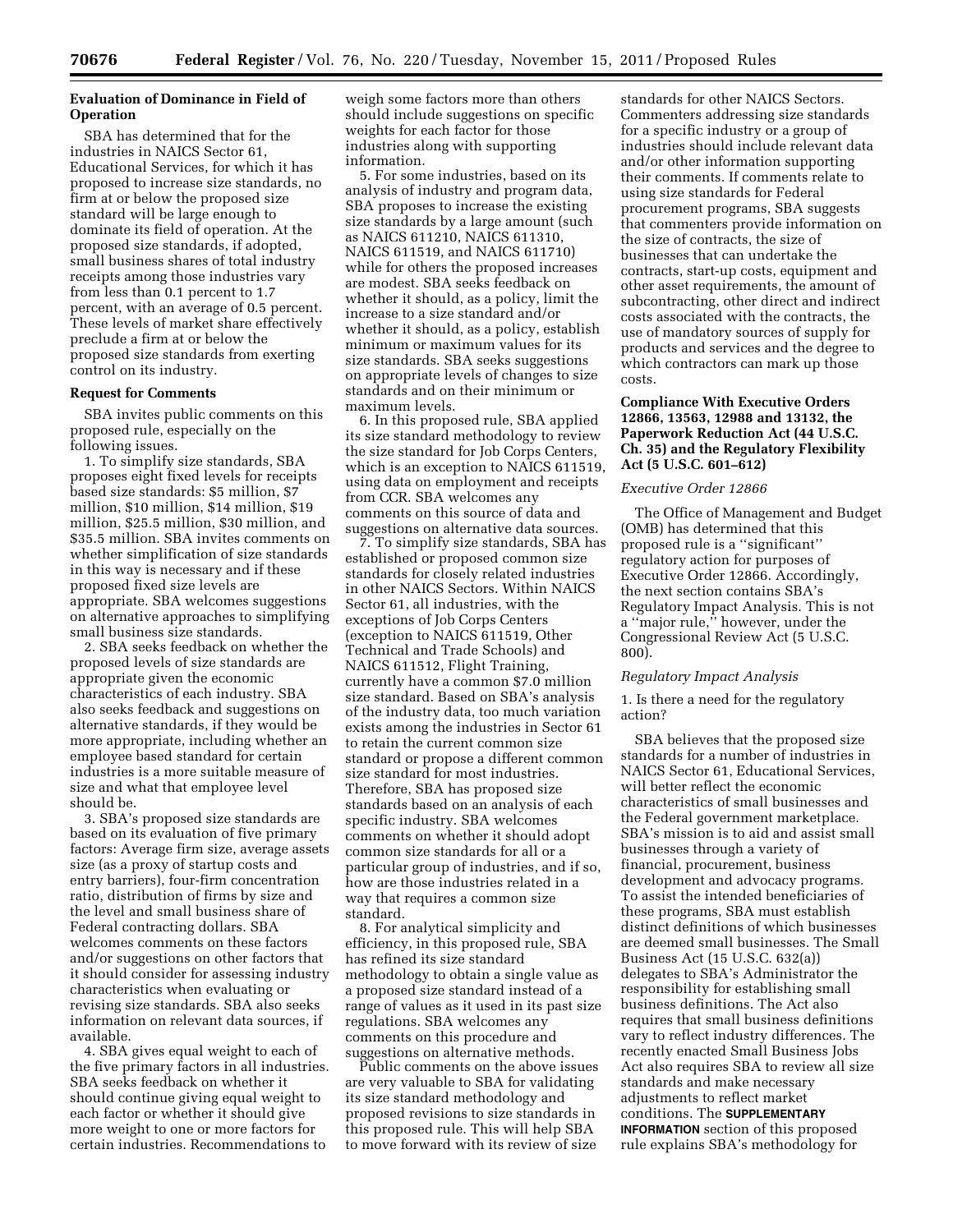analyzing a size standard for a particular industry.

2. What are the potential benefits and costs of this regulatory action?

The most significant benefit to businesses obtaining small business status because of this rule is gaining eligibility for Federal small business assistance programs. These include SBA's financial assistance programs, economic injury disaster loans, and Federal procurement programs intended for small businesses. Federal procurement provides targeted opportunities for small businesses under SBA's business development programs, such as 8(a), Small Disadvantaged Businesses (SDB), small businesses located in Historically Underutilized Business Zones (HUBZones), women-owned small businesses (WOSBs), and servicedisabled veteran-owned small business concerns (SDVO SBCs). Federal agencies may also use SBA size standards for a variety of other regulatory and program purposes. These programs assist small businesses to become more knowledgeable, stable, and competitive. In nine industries for which SBA has proposed increasing size standards, SBA estimates that about 1,500 additional firms will obtain small business status and become eligible for these programs. That represents 2.1 percent of the total number of firms that are classified as small under the current standards in all industries within NAICS Sector 61. If adopted as proposed, this will increase the small business share of total industry receipts in those industries from about 18 percent under the current size standards to nearly 23 percent.

Three groups will benefit from these proposed size standards if they are adopted in final form as proposed, namely: (1) Some businesses that are above the current size standards may gain small business status under the higher size standards, thereby being able to participate in Federal small business assistance programs; (2) growing small businesses that are close to exceeding the current size standards will be able to retain their small business status under the higher size standards, thereby being able to continue their participation in the programs; and (3) Federal agencies that need larger pools of small businesses from which to draw for their small business procurement programs will have access to them.

During fiscal years 2007 to 2009, 88 percent of Federal contracting dollars spent in industries reviewed in this proposed rule were accounted for by the nine industries for which SBA has

proposed to increase size standards. SBA estimates that additional firms gaining small business status in those industries under the proposed size standards could potentially obtain Federal contracts totaling up to \$20 million to \$25 million per year under SBA's small business, 8(a), HUBZone, WOSB, and SDVO SBC programs and other unrestricted procurements. The added competition for many of these procurements could also result in lower prices to the Government for procurements reserved for small businesses, although SBA cannot quantify this benefit.

Under SBA's 7(a) Business Loan and 504 Programs, based on the 2008 to 2010 data, SBA estimates that around 16 to 20 additional loans totaling about \$3 million to \$4 million in Federal loan guarantees could be made to these newly defined small businesses under the proposed standards. Increasing the size standards will likely result in an increase in small business guaranteed loans to businesses in these industries, but it would be impractical to try to estimate exactly the extent of their number and the total amount loaned. Under the Jobs Act, SBA can now guarantee substantially larger loans than in the past. In addition, the Jobs Act established an alternative size standard (\$15 million in tangible net worth and \$5 million in net income after income taxes) for business concerns that do not meet the size standards for their industry. Therefore, SBA finds it similarly difficult to quantify the impact of these proposed standards on its 7(a) and 504 Loan Programs.

Newly defined small businesses will also benefit from SBA's Economic Injury Disaster Loan (EIDL) Program. However, since the benefit under this program is contingent on the occurrence and severity of a disaster, SBA cannot make a meaningful estimate of benefits for future disasters.

To the extent that 1,500 newly defined additional small firms could become active in Federal procurement programs, the proposed changes, if adopted, may entail some additional administrative costs to the Federal Government associated with additional bidders for Federal small business procurement opportunities. In addition, there could be more firms seeking SBA guaranteed loans, more firms eligible for enrollment in the CCR's Dynamic Small Business Search database and more firms seeking certification as 8(a) or HUBZone firms or those qualifying for small business, WOSB, SDVO SBC, and SDB status. Among those newly defined small businesses seeking SBA assistance, there could be some

additional costs associated with compliance and verification of small business status and protests of small business status. These added costs will be minimal because mechanisms are already in place to handle these administrative requirements.

The costs to the Federal Government may be higher on some Federal contracts. With a greater number of businesses defined as small, Federal agencies may choose to set aside more contracts for competition among small businesses rather than using full and open competition. The movement from unrestricted to small business set-aside contracting might result in competition among fewer total bidders, although there will be more small businesses eligible to submit offers. In addition, higher costs may result if more full and open contracts are awarded to HUBZone businesses that receive price evaluation preferences. The additional costs associated with fewer bidders, however, are expected to be minor since, as a matter of law, procurements may be set aside for small businesses or reserved for the 8(a), HUBZone, WOSB, or SDVO SBC programs only if awards are expected to be made at fair and reasonable prices.

The proposed size standards, if adopted, may have distributional effects among large and small businesses. Although SBA cannot estimate the actual outcome of the gains and losses among small and large businesses with certainty, it can identify several probable impacts. There may be a transfer of some Federal contracts to small businesses from large businesses. Large businesses may have fewer Federal contract opportunities as Federal agencies decide to set aside more Federal contracts for small businesses. In addition, some Federal contracts may be awarded to HUBZone firms instead of large businesses since these firms may be eligible for a price evaluation preference for contracts when they compete on a full and open basis. Similarly, currently defined small businesses may obtain fewer Federal contracts due to the increased competition from more businesses defined as small. This transfer may be offset by a greater number of Federal procurements set aside for all small businesses. The number of newly defined and expanding small businesses that are willing and able to sell to the Federal Government will limit the potential transfer of contracts away from large and currently defined small businesses. SBA cannot estimate the potential distributional impacts of these transfers with any degree of precision because FPDS–NG data only identify the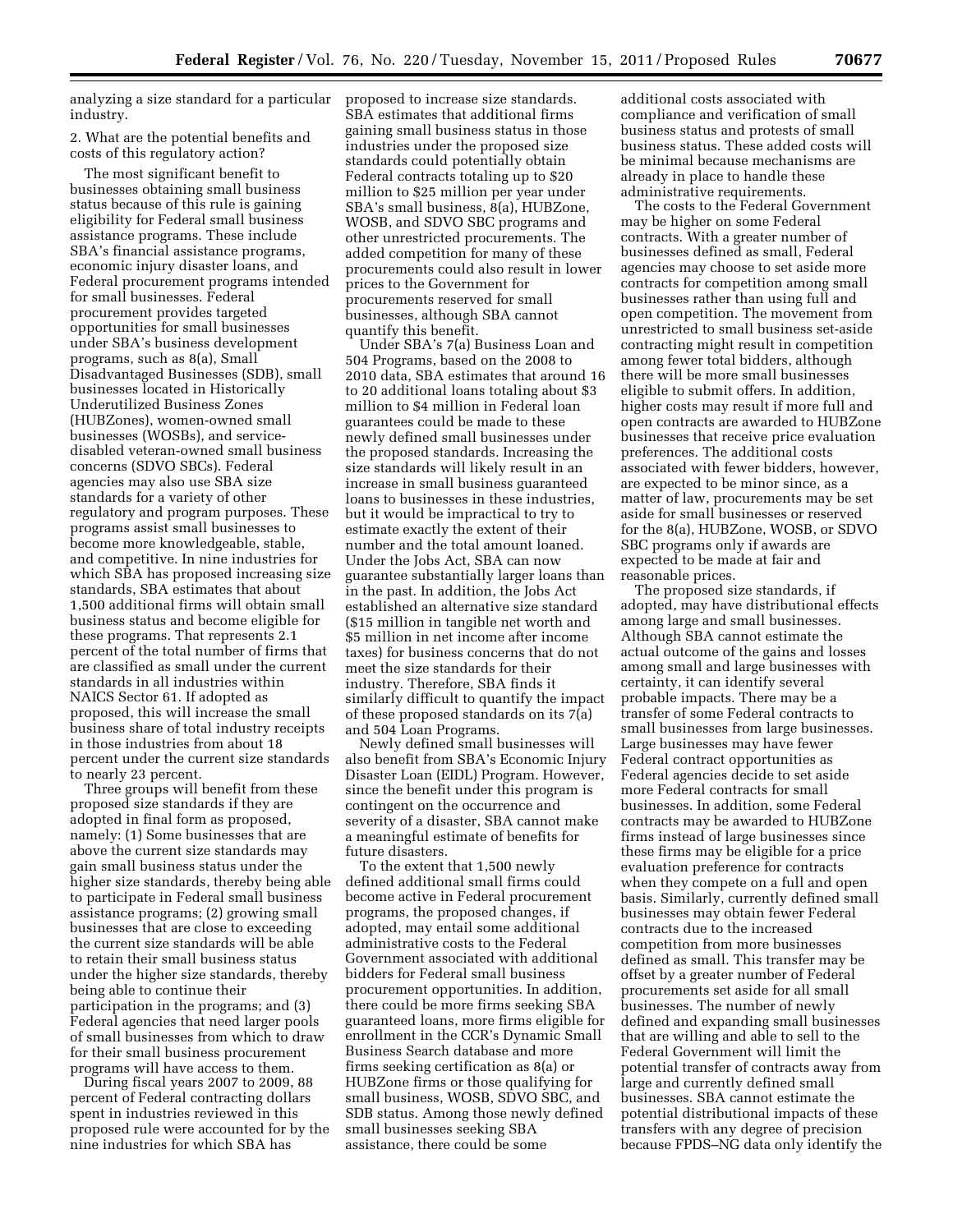size of businesses receiving Federal contracts as ''small businesses'' or ''other than small businesses'' without providing the exact size of the businesses.

The proposed revisions to the existing size standards for NAICS Sector 61, Educational Services, are consistent with SBA's statutory mandate to assist small business. This regulatory action promotes the Administration's objectives. One of SBA's goals in support of the Administration's objectives is to help individual small businesses succeed through fair and equitable access to capital and credit, Government contracts, and management and technical assistance. Reviewing and modifying size standards, when appropriate, ensures that intended beneficiaries have access to the small business programs designed to assist them.

# *Executive Order 13563*

A description of the need for this regulatory action and benefits and costs associated with this action, including possible distributional impacts that relate to Executive Order 13563, are included above in the Regulatory Impact Analysis under Executive Order 12866.

In an effort to engage interested parties in this action, SBA has presented its methodology (discussed above under **SUPPLEMENTARY INFORMATION**) to various industry associations and trade groups. SBA also met with various industry groups to get their feedback on its methodology and other size standards issues. In addition, SBA presented its size standards methodology to businesses in 13 cities in the U.S. and sought their input as part of the Jobs Act Tours. The presentation included information on the status of the comprehensive size standards review and on how interested parties can provide SBA with input and feedback regarding the size standards review.

Additionally, SBA sent letters to the Directors of the Offices of Small and Disadvantaged Business Utilization (OSDBU) at several Federal agencies with considerable procurement responsibilities requesting their feedback on how the agencies use SBA size standards and whether current standards meet their programmatic needs (both procurement and nonprocurement). SBA gave appropriate consideration to all input, suggestions, recommendations, and relevant information obtained from industry groups, individual businesses, and Federal agencies in preparing this proposed rule.

The review of NAICS Sector 61, Educational Services, is consistent with

Executive Order 13563, Section 6, calling for retrospective analyses of existing rules. SBA's last comprehensive review of size standards was during the late 1970s and early 1980s. Since then, except for periodic adjustments for monetary based size standards, most reviews were limited to a few specific industries in response to requests from the public and Federal agencies. SBA recognizes that changes in industry structure and the Federal marketplace over time have rendered existing size standards for some industries no longer supportable by current data. Accordingly, SBA has begun a comprehensive review of its size standards to ensure that existing size standards have supportable bases and to revise them when necessary. In addition, on September 27, 2010, the President of the United States signed the Small Business Jobs Act of 2010 (Jobs Act). The Jobs Act directs SBA to conduct a detailed review of all size standards and to make appropriate adjustments to reflect market conditions. Specifically, the Jobs Act requires SBA to conduct a detailed review of at least one-third of all size standards during every 18-month period from the date of its enactment and do a complete review of all size standards not less frequently than once every 5 years thereafter.

# *Executive Order 12988*

This action meets applicable standards set forth in Sections 3(a) and 3(b)(2) of Executive Order 12988, Civil Justice reforms, to minimize litigation, eliminate ambiguity, and reduce burden. The action does not have retroactive or preemptive effect.

# *Executive Order 13132*

For the purposes of Executive Order 13132, SBA has determined that this proposed rule will not have substantial, direct effect on the States, on the relationship between the national government and the States, or on the distribution of power and responsibilities among the various levels of government. Therefore, SBA has determined that this proposed rule has no federalism implications warranting preparation of a federalism assessment.

### *Paperwork Reduction Act*

For the purpose of the Paperwork Reduction Act, 44 U.S.C. Ch. 35, SBA has determined that this rule will not impose new reporting or record keeping requirements.

# *Initial Regulatory Flexibility Analysis*

Under the Regulatory Flexibility Act (RFA), this rule, if finalized, may have a significant impact on a substantial number of small entities in NAICS Sector 61, Educational Services. As described above, this rule may affect small entities seeking Federal contracts, loans under SBA's 7(a), 504 Guaranteed Loan and Economic Injury Disaster Loan Programs, and assistance under other Federal small business programs.

Immediately below, SBA sets forth an initial regulatory flexibility analysis (IRFA) of this proposed rule addressing the following questions: (1) What are the need for and objective of the rule? (2) What are SBA's description and estimate of the number of small entities to which the rule will apply? (3) What are the projected reporting, record keeping and other compliance requirements of the rule? (4) What are the relevant Federal rules that may duplicate, overlap or conflict with the rule? and (5) What alternatives will allow the Agency to accomplish its regulatory objectives while minimizing the impact on small entities?

1. What are the need for and objective of the rule?

Most of the size standards in NAICS Sector 61, Educational Services, have not been reviewed since the early 1980s. Technology, productivity growth, international competition, mergers and acquisitions, and updated industry definitions may have changed the structure of many industries in the Sector. Such changes can be sufficient to support a revision to size standards for some industries. Based on the analysis of the latest data available, SBA believes that the proposed size standards in this rule more appropriately reflect the size of businesses in those industries that need Federal assistance. The newly enacted Small Business Jobs Act also requires SBA to review all size standards and make necessary adjustments to reflect market conditions.

2. What is SBA's description and estimate of the number of small entities to which the rule will apply?

If the proposed rule is adopted in its present form, SBA estimates that about 1,500 additional firms will become small because of increases in size standards in nine industries. That represents about 2.1 percent of total firms that are small under current size standards in all industries within NAICS Sector 61. This will result in an increase in the small business share of total industry receipts for this Sector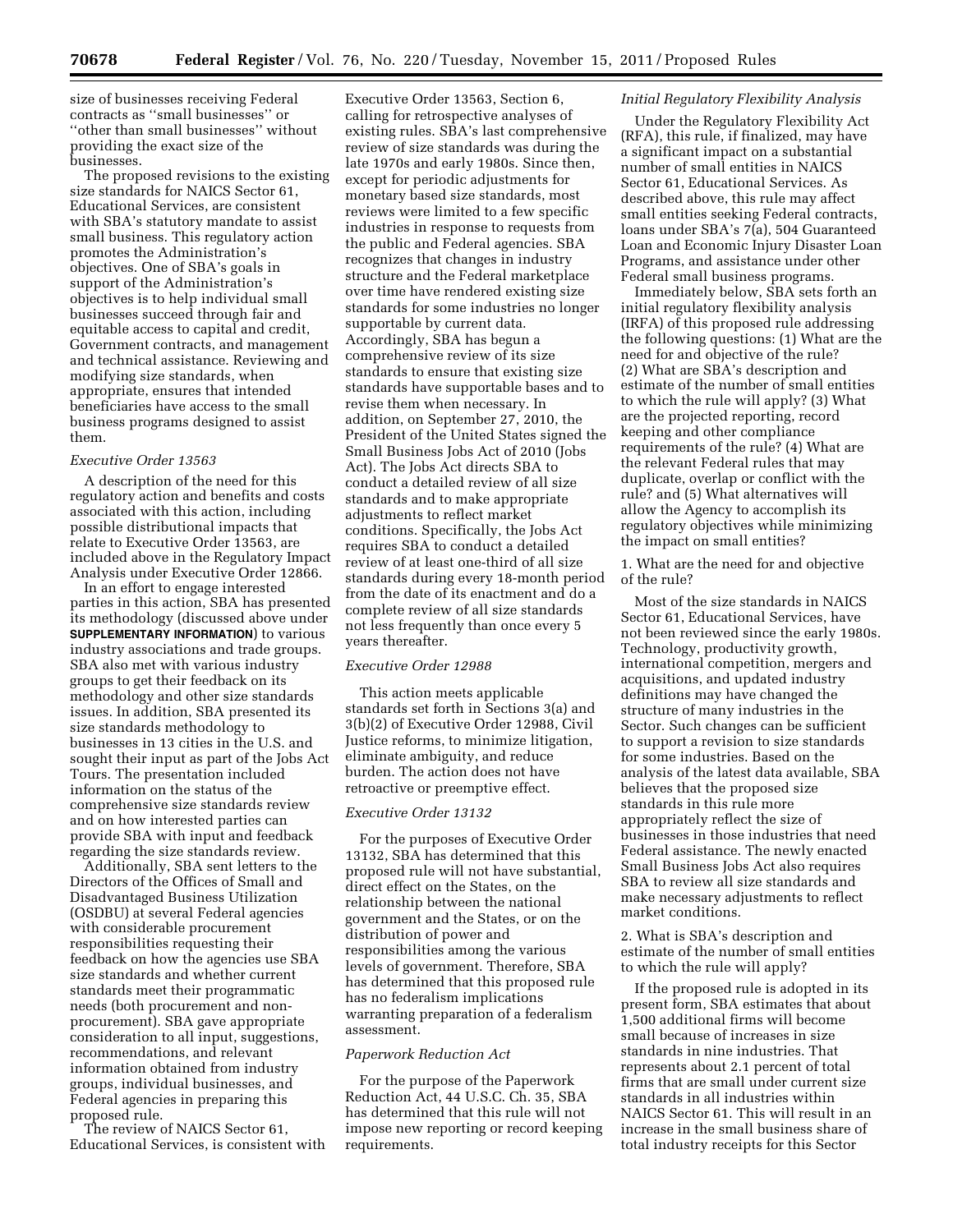from about 18 percent under the current size standard to nearly 23 percent under the proposed standards. The proposed standards, if adopted, will enable more small businesses to retain their small business status for a longer period. Many have lost their eligibility and find it difficult to compete at such low levels with companies that are significantly larger than they are. SBA believes the competitive impact will be positive for existing small businesses and for those that exceed the size standards but are on the very low end of those that are not small. They might otherwise be called or referred to as mid-sized businesses, although SBA only defines what is small; other entities are other than small.

3. What are the projected reporting, recordkeeping and other compliance requirements of the rule and an estimate of the classes of small entities, which will be subject to the requirements?

Proposed size standards changes do not impose any additional reporting or recordkeeping requirements on small entities. However, qualifying for Federal procurement and a number of other programs requires that entities register in the CCR database and certify at least annually that they are small in the Online Representations and Certifications Application (ORCA). Therefore, businesses opting to participate in those programs must comply with CCR and ORCA requirements. There are no costs associated with either CCR registration or ORCA certification. Changing size standards alters eligibility for SBA

programs that assist small businesses, but does not impose a regulatory burden as they neither regulate nor control business behavior.

4. What are the relevant Federal rules, which may duplicate, overlap or conflict with the rule?

Under § 3(a)(2)(C) of the Small Business Act, 15 U.S.C. 632(a)(2)(c), Federal agencies must use SBA's size standards to define a small business, unless specifically authorized by statute to do otherwise. In 1995, SBA published in the **Federal Register** a list of statutory and regulatory size standards that identified the application of SBA's size standards as well as other size standards used by Federal agencies (60 FR 57988 (November 24, 1995)). SBA is not aware of any Federal rule that would duplicate or conflict with establishing size standards.

However, the Small Business Act and SBA's regulations allow Federal agencies to develop different size standards if they believe that SBA's size standards are not appropriate for their programs, with the approval of SBA's Administrator (13 CFR 121.903). Additionally, the Regulatory Flexibility Act authorizes an Agency to establish an alternative small business definition after consultation with the Office of Advocacy of the U.S. Small Business Administration (5 U.S.C. 601(3)).

5. What alternatives will allow the Agency to accomplish its regulatory objectives while minimizing the impact on small entities?

By law, SBA is required to develop numerical size standards for establishing eligibility for Federal small business assistance programs. Other than varying size standards by industry and changing the size measures, no practical alternative exists to the systems of numerical size standards.

# **List of Subjects in 13 CFR Part 121**

Administrative practice and procedure, Government procurement, Government property, Grant programs business, Individuals with disabilities, Loan programs—business, Reporting and recordkeeping requirements, Small businesses.

For the reasons set forth in the preamble, SBA proposes to amend 13 CFR part 121 as follows:

# **PART 121—SMALL BUSINESS SIZE REGULATIONS**

1. Revise the authority citation for part 121 to read as follows:

**Authority:** 15 U.S.C. 632, 634(b)(6), 662, and 694a(9).

2. In § 121.201, in the table, revise the entries for "611110," "611210," ''611310,'' ''611420,'' ''611430,'' "611519," "611630," "611699," and "611710," to read as follows:

### **§ 121.201 What size standards has SBA identified by North American Industry Classification System codes?**

\* \* \* \* \*

| <b>NAICS</b> codes |         | Size standards<br>in millions of<br>dollars | Size standards<br>in number of<br>employees |  |                        |  |
|--------------------|---------|---------------------------------------------|---------------------------------------------|--|------------------------|--|
|                    |         |                                             |                                             |  |                        |  |
| 611110             |         |                                             |                                             |  | \$10.0<br>19.0<br>25.5 |  |
|                    | $\star$ |                                             |                                             |  |                        |  |
|                    |         |                                             |                                             |  | 10.0<br>10.0           |  |
| $\star$            | $\star$ |                                             |                                             |  |                        |  |
|                    |         |                                             |                                             |  | 14.0                   |  |
|                    | $\star$ |                                             |                                             |  |                        |  |
|                    |         |                                             |                                             |  | 10.0                   |  |
|                    | $\star$ | $\star$                                     | $\star$                                     |  |                        |  |
| $611699$           |         |                                             |                                             |  | 10.0<br>14.0           |  |